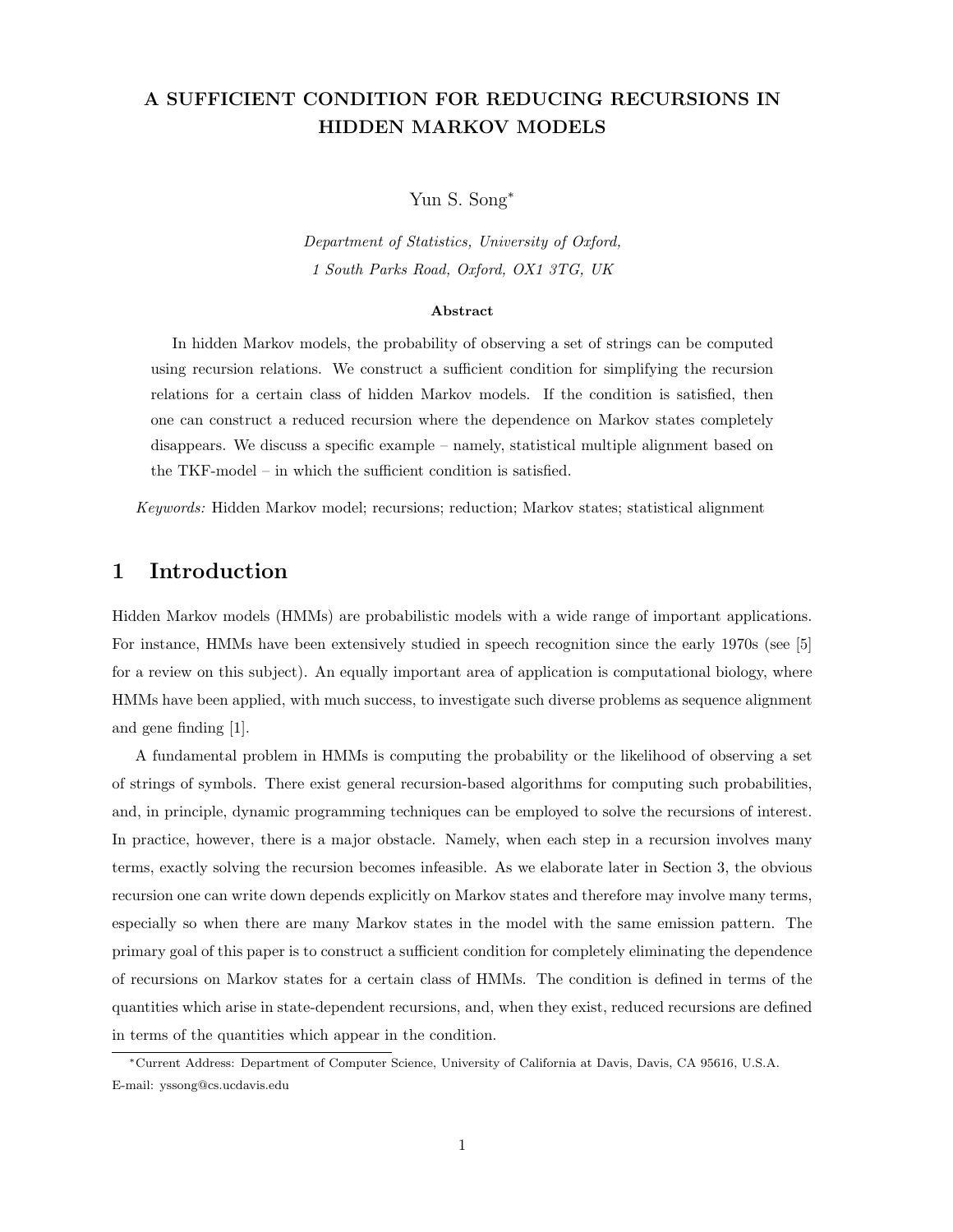Stochastic processes are widely used to model the evolution of biological sequences. For example, Thorne, Kishino and Felsenstein have constructed a reversible Markov model of sequence evolution incorporating three main types of mutation events, namely substitutions, insertions and deletions of nucleotides or amino acids [7]. This model is often referred to as the TKF model of statistical alignment. In [3], the TKF model on a general binary tree has been reformulated as a multi-state hidden Markov model. Furthermore, using a completely different approach from that discussed in the present paper, it has been recently shown that, under the TKF model, there exists a reduced recursion for the joint probability of observing a given set of sequences at the leaves of a given phylogenetic tree [4]. Although properties of the TKF model are heavily used in [4], it has not been considered what must happen in the corresponding multi-state hidden Markov model for there to be a reduction. In this paper, we consider the HMM proposed in [3] and explicitly check, for small number of sequences, that the sufficient condition we construct here is indeed satisfied by that model. This result is in agreement with the finding of [4] that there exists a reduced recursion for the joint probability.

This paper is organised as follows. In Section 2, we introduce some notations to be used throughout this paper. In Section 3, we define the probability of our interest and describe state-dependent recursions in HMMs. The main result of this paper is discussed in Section 4, where a sufficient condition for reduction is constructed. In Section 5, we consider the aforementioned statistical alignment example where our sufficient condition is satisfied. We conclude with some remarks in Section 6.

# 2 Notations

Throughout this paper, we adopt the following notational convention. Let A denote a finite alphabet of letters and let  $S = (S_1, S_2, \ldots, S_r)$  be an r-tuple of strings, the length of the string  $S_i$  being  $L_i$ ; that is,  $S_i = S_{i,1}, S_{i,2}, \ldots, S_{i,L_i}$ , where  $S_{i,j} \in \mathcal{A}$  for all  $1 \leq i \leq r$  and  $1 \leq j \leq L_i$ . In what follows, we let  $L = (L_1, L_2, \ldots, L_r).$ 

**Example 1** Consider a finite alphabet consisting of two letters, say H and T. Suppose that  $S =$  $(S_1, S_2)$ , where  $S_1 = HT$  and  $S_2 = H$ . Then,  $\boldsymbol{L} = (2, 1)$ . In later examples, we use this simple example to illustrate our notation.

Given a pair of r-tuples  $\mathbf{x} = (x_1, x_2, \dots, x_r)$  and  $\mathbf{y} = (y_1, y_2, \dots, y_r)$  of non-negative integers, we say that  $\mathbf{x} \leq \mathbf{y}$  if  $x_i \leq y_i$  for all  $1 \leq i \leq r$ . Let  $\mathbf{K} = (K_1, K_2, \ldots, K_r)$  be an r-tuple of non-negative integers satisfying  $K \leq L$  and let  $u = (u_1, u_2, \ldots, u_r)$  be an r-tuple of 0s and 1s. We use  $S[K, u]$  to denote an r-tuple of symbols, each being either a letter in  $\mathcal A$  or the empty string  $\varnothing$ , such that

the *i*<sup>th</sup> component of 
$$
S[K, u] = \begin{cases} S_{i,K_i}, & \text{if } u_i = 1, \\ \varnothing, & \text{if } u_i = 0. \end{cases}
$$

**Example 2** Let  $K = (2, 1)$ . Then, for the 2-tuple of strings defined in Example 1,  $S[K, u] = (T, \emptyset)$  if  $u = (1, 0), S[K, u] = (\emptyset, H)$  if  $u = (0, 1),$  and  $S[K, u] = (T, H)$  if  $u = (1, 1).$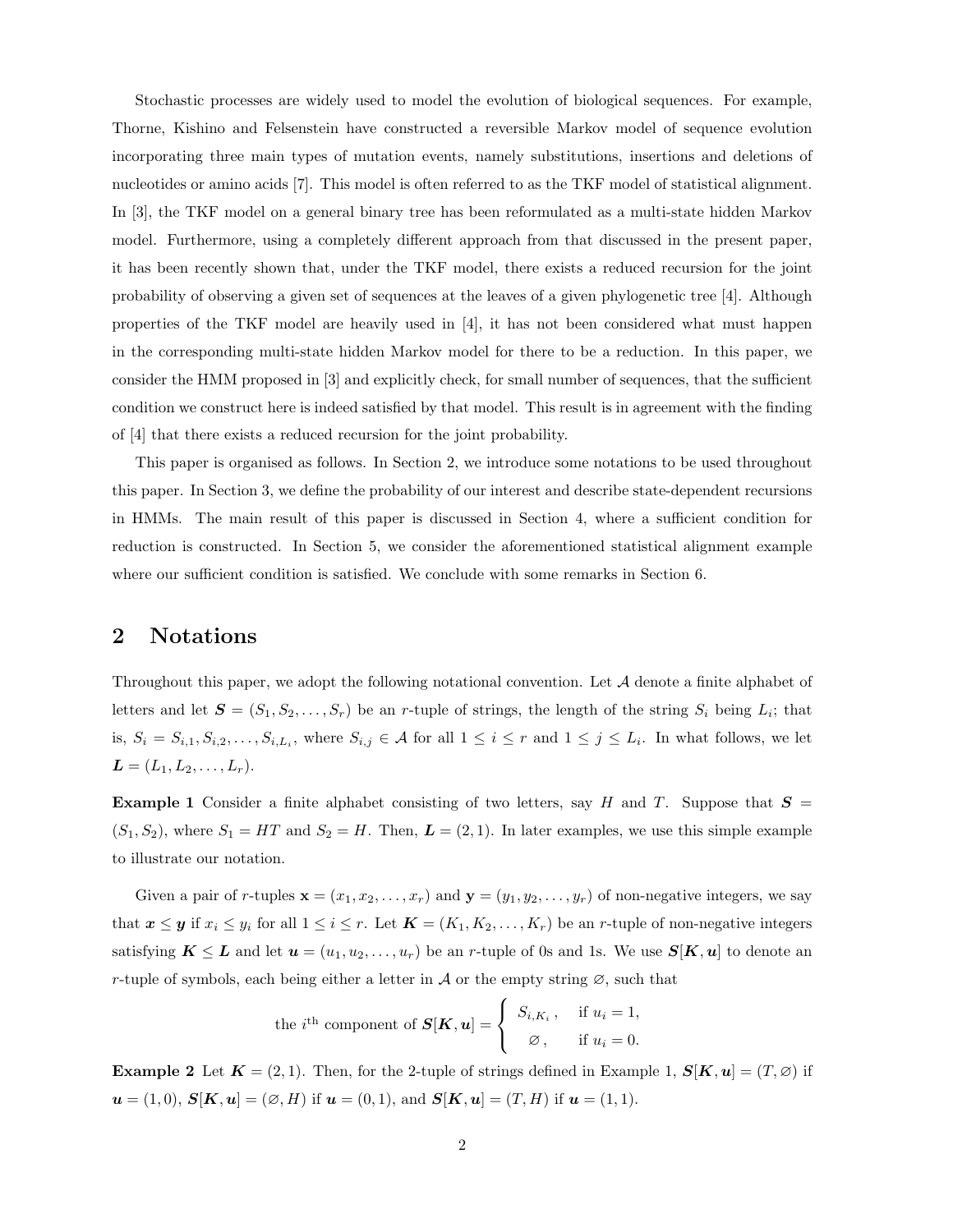We use  $K_i \circ S_i$  to denote the prefix of  $S_i$  of length  $K_i$ ; that is,

$$
K_i \circ S_i := \begin{cases} \emptyset, & \text{if } K_i = 0, \\ S_{i,1}, S_{i,2}, \dots, S_{i,K_i}, & \text{if } K_i \ge 1. \end{cases}
$$

We define  $\mathbf{K} \circ \mathbf{S} := (K_1 \circ S_1, K_2 \circ S_2, \dots, K_r \circ S_r)$  and use  $\mathcal{P}(\mathbf{K})$  to denote the probability of observing the prefixes  $\boldsymbol{K} \circ \boldsymbol{S}$ .

**Example 3** Again, consider the strings defined in Example 1. If  $K = (1, 1)$ , then  $K \circ S = (H, H)$ . If  $\mathbf{K} = (2, 0)$ , then  $\mathbf{K} \circ \mathbf{S} = (HT, \varnothing)$ .

A hidden Markov model generates strings S with probability  $P(S)$  and satisfies  $\sum_{S} P(S) = 1$ . The Markov state space is denoted by  $\Omega$ . There are two special states in  $\Omega$ , namely the initial state  $\mathcal I$  and the end state  $\mathcal{E}$ . Every Markov chain starts from the initial state  $\mathcal{I}$  and ends in the end state  $\mathcal{E}$ . We decompose the state space  $\Omega$  as

$$
\Omega = \{ \mathcal{I} \} \cup \Psi \cup \{ \mathcal{E} \}. \tag{1}
$$

That is,  $\Psi$  contains all Markov states other than  $\mathcal I$  and  $\mathcal E$ . The probability of making a transition from a state  $\eta \in \Omega$  to another state  $\eta' \in \Omega$  is denoted by  $p(\eta, \eta')$ . In the present paper, we consider a class of HMMs in which a state emits at most one letter per string. For  $\psi \in \Psi$ , we define  $\Delta(\psi)$  =  $(\delta_1(\psi), \delta_2(\psi), \ldots, \delta_r(\psi)),$  where

$$
\delta_i(\psi) = \begin{cases} 1, & \text{if } \psi \text{ emits a letter } \in \mathcal{A} \text{ in the string } S_i, \\ 0, & \text{otherwise.} \end{cases}
$$

In other words,  $\Delta(\psi)$  denotes the *emission pattern* of the state  $\psi$ . In the context of alignment, each column in an alignment can be regarded as being generated by a certain state in  $\Psi$ . If  $\psi$  generates a column in an alignment and  $\delta_i(\psi) = 0$ , then that column will have a gap in the *i*<sup>th</sup> sequence.

The probability of emitting  $S[K, \Delta(\psi)]$  in the state  $\psi$  is denoted by

$$
\pi(\bm{S}[\bm{K},\Delta(\psi)]\mid \psi).
$$

The set of *silent* states is defined as  $\Phi := {\psi \in \Psi \mid \Delta(\psi) = 0}.$  For every  $\varphi \in \Phi$ , we define

$$
\pi(\mathbf{S}[\mathbf{K}, \Delta(\varphi)] | \varphi) = 1.
$$

**Example 4** Consider the HMM shown in Figure 1. The state space  $\Psi$  contains only three states namely  $\psi_1, \psi_2$  and  $\varphi$ —and their emission patterns are  $\Delta(\psi_1) = (1, 0), \Delta(\psi_2) = (0, 1)$  and  $\Delta(\varphi) = (0, 0)$ . Note that  $\varphi$  is a silent state. In this simple example, there is no state with  $(1, 1)$  as its emission pattern and no two states have the same emission pattern. In general, there can be many states with the same emission pattern. We shall return to this toy HMM in Examples 5 and 6.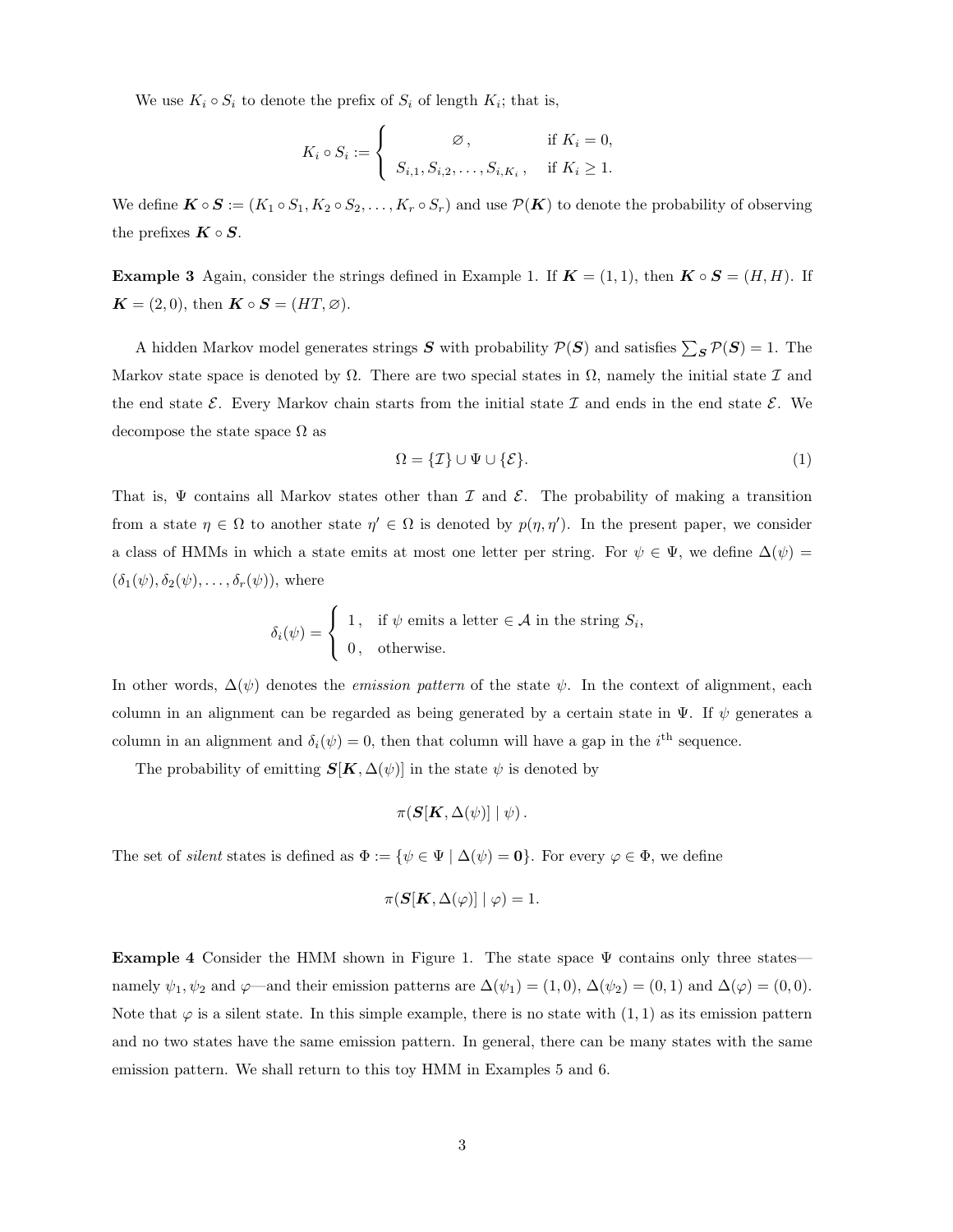

Figure 1: A toy HMM discussed in Examples 4,5 and 6. Possible transitions are indicated by arrows, and probabilities associated with transitions are shown above the arrows. Here,  $0 < q < 1$ . Emission patterns are shown below the states in Ψ.

# 3 State-dependent HMM recursions

Consider a Markov path  $\Lambda = (\mathcal{I}, \lambda_1, \lambda_2, \ldots, \lambda_k, \mathcal{E})$ —starting in the initial state  $\mathcal{I}$ , going through states  $\lambda_i \in \Psi$ , and finally terminating in the end state  $\mathcal{E}$ —such that  $\sum_{i=1}^k \Delta(\lambda_i) = L$ . Then, the probability of generating  $S$  while following the path  $\Lambda$  is given by

$$
\mathcal{P}(\mathbf{S}, \Lambda) = p(\mathcal{I}, \lambda_1) \left[ \prod_{j=1}^{k-1} p(\lambda_j, \lambda_{j+1}) \right] p(\lambda_k, \mathcal{E}) \left[ \prod_{m=1}^k \pi(\mathbf{S}[\sum_{i=1}^m \Delta(\lambda_i), \Delta(\lambda_m)] \, | \, \lambda_m) \right].
$$

The probability  $\mathcal{P}(\mathbf{S})$  of observing the entire strings in  $\mathbf{S} = (S_1, \ldots, S_r)$  is formally defined as

$$
\mathcal{P}(\boldsymbol{S}) = \sum_{\Lambda} \mathcal{P}(\boldsymbol{S}, \Lambda).
$$

Here, the sum is over all possible Markov paths of arbitrary length such that  $\sum_i \Delta(\lambda_i) = L$ . In practice, such a sum is usually impossible to carry out as it stands, the reason being that there are too many, often infinitely many, possible paths. As described in the following subsections, however,  $\mathcal{P}(\mathbf{S})$  can be obtained from either

$$
\mathcal{P}(\mathbf{S}) = \mathcal{F}(\mathbf{0} | \mathcal{I}) \quad \text{or} \quad \mathcal{P}(\mathbf{S}) = \mathcal{B}(\mathbf{L} | \mathcal{E}),
$$

where the function  $\mathcal{F}(\mathbf{0} | \mathcal{I})$  satisfies a forward recursion relation, whereas the function  $\mathcal{B}(\mathbf{L} | \mathcal{E})$  satisfies a backward recursion relation.

### 3.1 Backward recursion

If x is an r-tuple of integers with at least one component  $x_i < 0$ , then we define  $\mathcal{B}(x \mid \psi) = 0$  for all  $\psi \in \Psi$ . Let K be an r-tuple of non-negative integers satisfying  $0 \leq K \leq L$  and  $K \neq 0$ . For any state  $\zeta \in \Psi \cup \{\mathcal{E}\}\$ , the backward recursion relation is given by

$$
\mathcal{B}(\mathbf{K} | \zeta) = \sum_{\psi \in \Psi} \mathcal{B}(\mathbf{K} - \Delta(\psi) | \psi) \pi(\mathbf{S}[\mathbf{K}, \Delta(\psi)] | \psi) p(\psi, \zeta) .
$$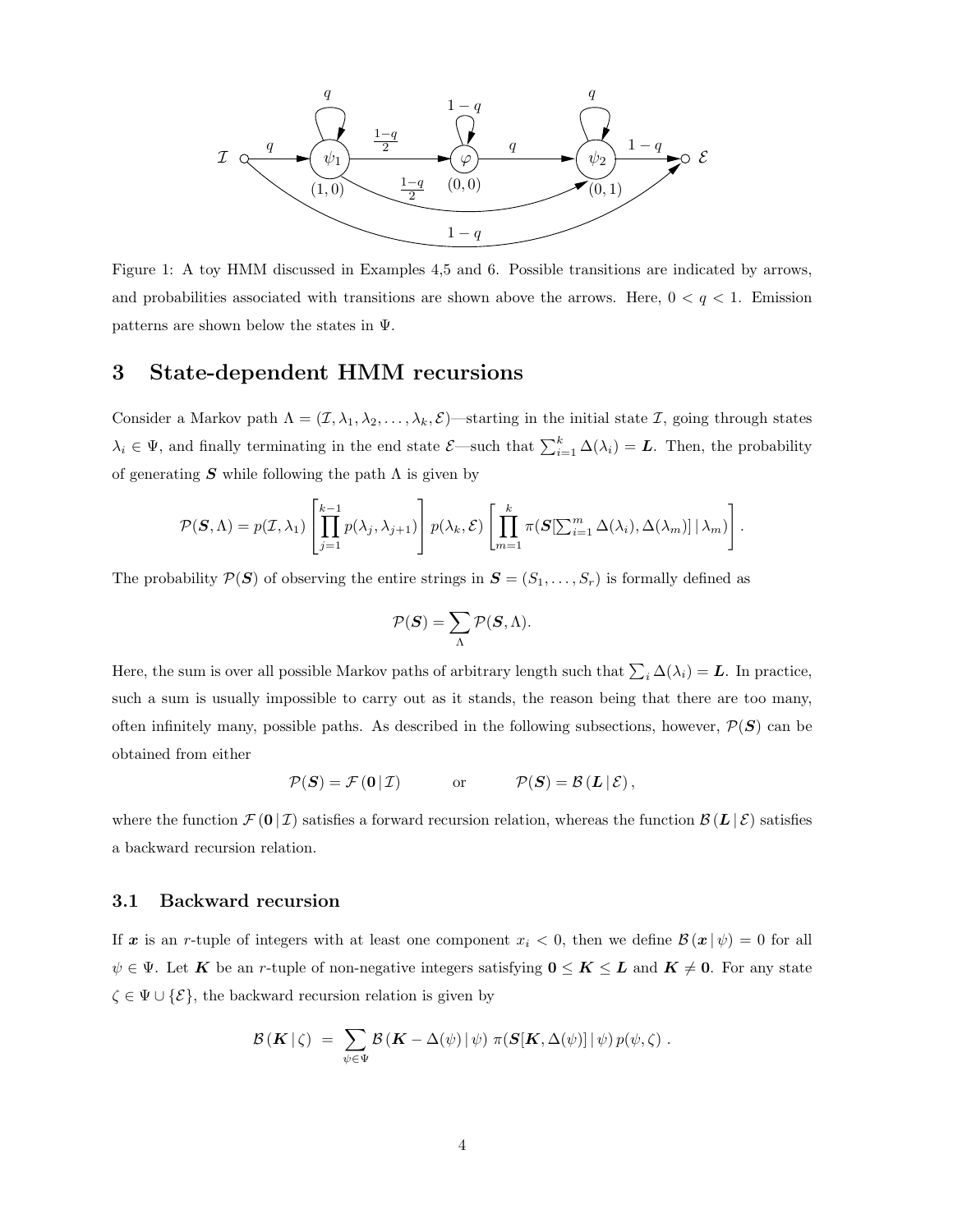In the above equation, decompose the sum over  $\Psi$  as a sum over  $\Phi$  (i.e. silent states) and a sum over  $\Psi \setminus \Phi$  (i.e. non-silent states) as follows:

$$
\mathcal{B}(\mathbf{K} \mid \zeta) = \sum_{\varphi \in \Phi} \mathcal{B}(\mathbf{K} \mid \varphi) p(\varphi, \zeta) + \sum_{\psi \in \Psi \setminus \Phi} \mathcal{B}(\mathbf{K} - \Delta(\psi) \mid \psi) \pi(\mathbf{S}[\mathbf{K}, \Delta(\psi)] \mid \psi) p(\psi, \zeta).
$$
 (2)

Let  $\Phi = {\varphi_1, \varphi_2, \ldots, \varphi_h}$  be the set of silent states. Then, substituting  $\zeta = \varphi_i$  into (2) gives

$$
\mathcal{B}(\mathbf{K} | \varphi_i) = \sum_{j=1}^n \mathcal{B}(\mathbf{K} | \varphi_j) p(\varphi_j, \varphi_i) + \sum_{\psi \in \Psi \backslash \Phi} \mathcal{B}(\mathbf{K} - \Delta(\psi) | \psi) \pi(\mathbf{S}[\mathbf{K}, \Delta(\psi)] | \psi) p(\psi, \varphi_i),
$$

from which we can obtain

h

$$
\begin{pmatrix}\n\mathcal{B}(\mathbf{K}|\varphi_1) \\
\mathcal{B}(\mathbf{K}|\varphi_2) \\
\vdots \\
\mathcal{B}(\mathbf{K}|\varphi_h)\n\end{pmatrix} = \sum_{\psi \in \Psi \backslash \Phi} \mathcal{B}(\mathbf{K} - \Delta(\psi) | \psi) \pi(\mathbf{S}[\mathbf{K}, \Delta(\psi)] | \psi) (\mathbb{I} - \mathbb{M}^t)^{-1} \begin{pmatrix}\np(\psi, \varphi_1) \\
p(\psi, \varphi_2) \\
\vdots \\
p(\psi, \varphi_h)\n\end{pmatrix},
$$

where I denotes the  $h \times h$  identity matrix and M an  $h \times h$  matrix with entries  $[\mathbb{M}]_{i,j} = p(\varphi_i, \varphi_j)$ , the probability of making a transition from a silent state  $\varphi_i \in \Phi$  to another silent state  $\varphi_j \in \Phi$ . The matrix M<sup>t</sup> denotes the transpose of M. The coefficient  $\mathcal{B}(\mathbf{K} - \Delta(\psi) | \psi) \pi(\mathbf{S}[\mathbf{K}, \Delta(\psi)] | \psi)$  is a scalar quantity and every entry in the matrix to its right is supposed to be multiplied by it. In summary, the backward recursion relation can now be rewritten as

$$
\mathcal{B}(\mathbf{K} \mid \zeta) = \sum_{\psi \in \Psi \backslash \Phi} \mathcal{B}(\mathbf{K} - \Delta(\psi) \mid \psi) \pi(\mathbf{S}[\mathbf{K}, \Delta(\psi)] \mid \psi) C(\psi, \zeta), \tag{3}
$$

where

$$
C(\psi,\zeta) := \begin{pmatrix} p(\psi,\varphi_1) \\ p(\psi,\varphi_2) \\ \vdots \\ p(\psi,\varphi_h) \end{pmatrix}^t (\mathbb{I} - \mathbb{M})^{-1} \begin{pmatrix} p(\varphi_1,\zeta) \\ p(\varphi_2,\zeta) \\ \vdots \\ p(\varphi_h,\zeta) \end{pmatrix} + p(\psi,\zeta).
$$
 (4)

We can therefore interpret the role of the silent states as giving rise to *effective* transition probabilities. For  $\psi \in (\Psi \setminus \Phi) \cup \{\mathcal{I}\}\$ and  $\zeta \in (\Psi \setminus \Phi) \cup \{\mathcal{E}\}\$ , the effective transition probability  $C(\psi,\zeta)$  includes, in addition to the *direct* transition probability  $p(\psi, \zeta)$ , the probability of going from the state  $\psi$  to one or more intermediate silent states  $\varphi_i \in \Phi$  and then to the state  $\zeta$ .

When  $K = 0$ , the backward recursion for  $\zeta \in (\Psi \setminus \Phi) \cup \{\mathcal{E}\}\$ is

$$
\mathcal{B}(\mathbf{0} \mid \zeta) = p(\mathcal{I}, \zeta) + \sum_{\varphi \in \Phi} \mathcal{B}(\mathbf{0} \mid \varphi) p(\varphi, \zeta),
$$

which is none other than the effective transition probability  $C(\mathcal{I}, \zeta)$ . Thus,  $\mathcal{B}(\mathbf{0} \mid \zeta) = C(\mathcal{I}, \zeta)$  serves as the boundary condition for the recursion given in (3).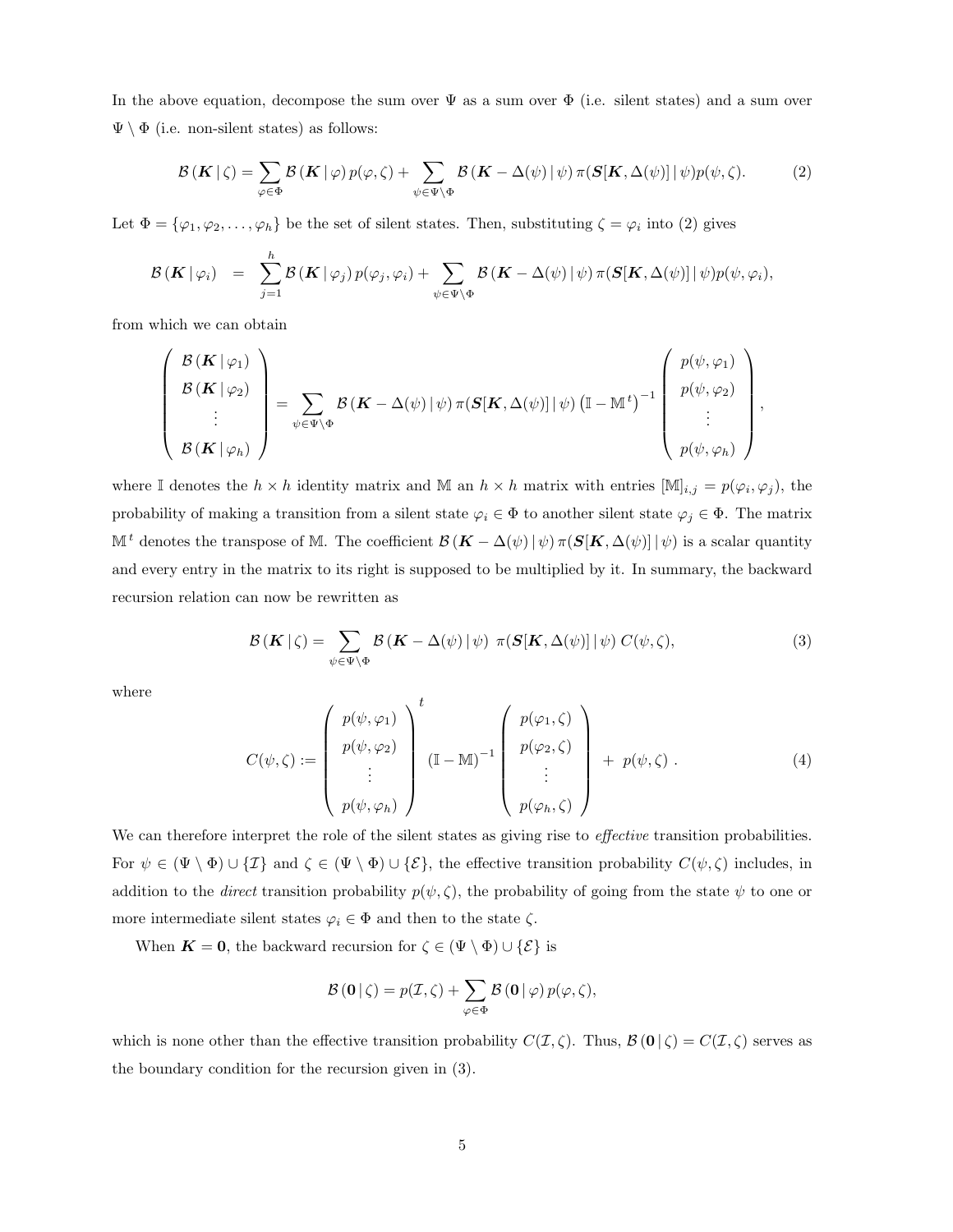### 3.2 Forward recursion

If x is an r-tuple of integers with at least one component  $x_i > L_i$ , then we define  $\mathcal{F}(\bm{x} | \psi) = 0$  for all  $\psi \in \Psi$ . Let K be an r-tuple of non-negative integers satisfying  $0 \leq K \leq L$  and  $K \neq L$ . For any state  $\zeta \in \Psi \cup \{\mathcal{I}\}\$ , the forward recursion relation reads

$$
\mathcal{F}(\mathbf{K} \mid \zeta) = \sum_{\psi \in \Psi} p(\zeta, \psi) \pi(\mathbf{S}[\mathbf{K} + \Delta(\psi), \Delta(\psi)] \mid \psi) \mathcal{F}(\mathbf{K} + \Delta(\psi) \mid \psi) .
$$

For  $\zeta$  a non-silent state, we can perform similar simplifying steps as in the previous subsection to obtain

$$
\mathcal{F}(\mathbf{K} \mid \zeta) = \sum_{\psi \in \Psi \backslash \Phi} C(\zeta, \psi) \pi(\mathbf{S}[\mathbf{K} + \Delta(\psi), \Delta(\psi)] \mid \psi) \mathcal{F}(\mathbf{K} + \Delta(\psi) \mid \psi) , \qquad (5)
$$

where the effective transition probability  $C(\zeta, \psi)$  is given by (4) with  $\psi$  and  $\zeta$  interchanged.

When  $K = L$ , the forward recursion for  $\zeta \in (\Psi \setminus \Phi) \cup \{\mathcal{I}\}\$  satisfies

$$
\mathcal{F}(\mathbf{L} \mid \zeta) = p(\zeta, \mathcal{E}) + \sum_{\varphi \in \Phi} p(\zeta, \varphi) \mathcal{F}(\mathbf{L} \mid \varphi) = C(\zeta, \mathcal{E}), \tag{6}
$$

which serves as the boundary condition for the forward recursion given in (5).

### 3.3 The toy HMM revisited

We now return to the toy HMM depicted in Figure 1 and demonstrate how either backward or forward recursion can be used to compute the joint probability  $\mathcal{P}(\mathbf{S})$  of observing the two strings in  $\mathbf{S} = (S_1, S_2)$ . Since  $\varphi$  is the only silent state in this example, i.e.  $\Phi = {\varphi}$ , the effective transition probability (4) becomes

$$
C(\eta,\zeta) = \frac{p(\eta,\varphi)p(\varphi,\zeta)}{1-p(\varphi,\varphi)} + p(\eta,\zeta).
$$

From Figure 1, it follows that non-vanishing effective transition probabilities are as follows.

$$
C(\mathcal{I}, \psi_1) = q, \t C(\mathcal{I}, \mathcal{E}) = 1 - q, C(\psi_1, \psi_1) = q, \t C(\psi_1, \psi_2) = 1 - q, C(\psi_2, \psi_2) = q, \t C(\psi_2, \mathcal{E}) = 1 - q.
$$

In the following two examples, we again consider the simple case where  $S_1 = HT$  and  $S_2 = H$ .

**Example 5 (Backward recursion)** Note that  $\Psi \setminus \Phi = {\psi_1, \psi_2}$ . The backward recursion (3) can be used to compute  $\mathcal{P}(\mathbf{S})$  as follows. First, recall that  $\mathcal{P}(\mathbf{S}) = \mathcal{B}(\mathbf{L} \mid \mathcal{E})$ . Since  $\mathbf{L} = (2, 1)$  and  $\Delta(\psi_2) = (0, 1)$ , we have  $S[L, \Delta(\psi_2)] = (\emptyset, H)$ . Also, since  $C(\psi_1, \mathcal{E}) = 0$ , the backward recursion (3) implies

$$
\mathcal{B}((2,1)\,|\,\mathcal{E}) = \mathcal{B}((2,0)\,|\,\psi_2)\,\,\pi((\varnothing,H)\,|\,\psi_2)\,C(\psi_2,\mathcal{E}).
$$

Further applying the recursion to  $\mathcal{B}((2,0) | \psi_2)$  gives

$$
\mathcal{B}((2,0) | \psi_2) = \mathcal{B}((1,0) | \psi_1) \pi((T,\varnothing) | \psi_1) C(\psi_1,\psi_2),
$$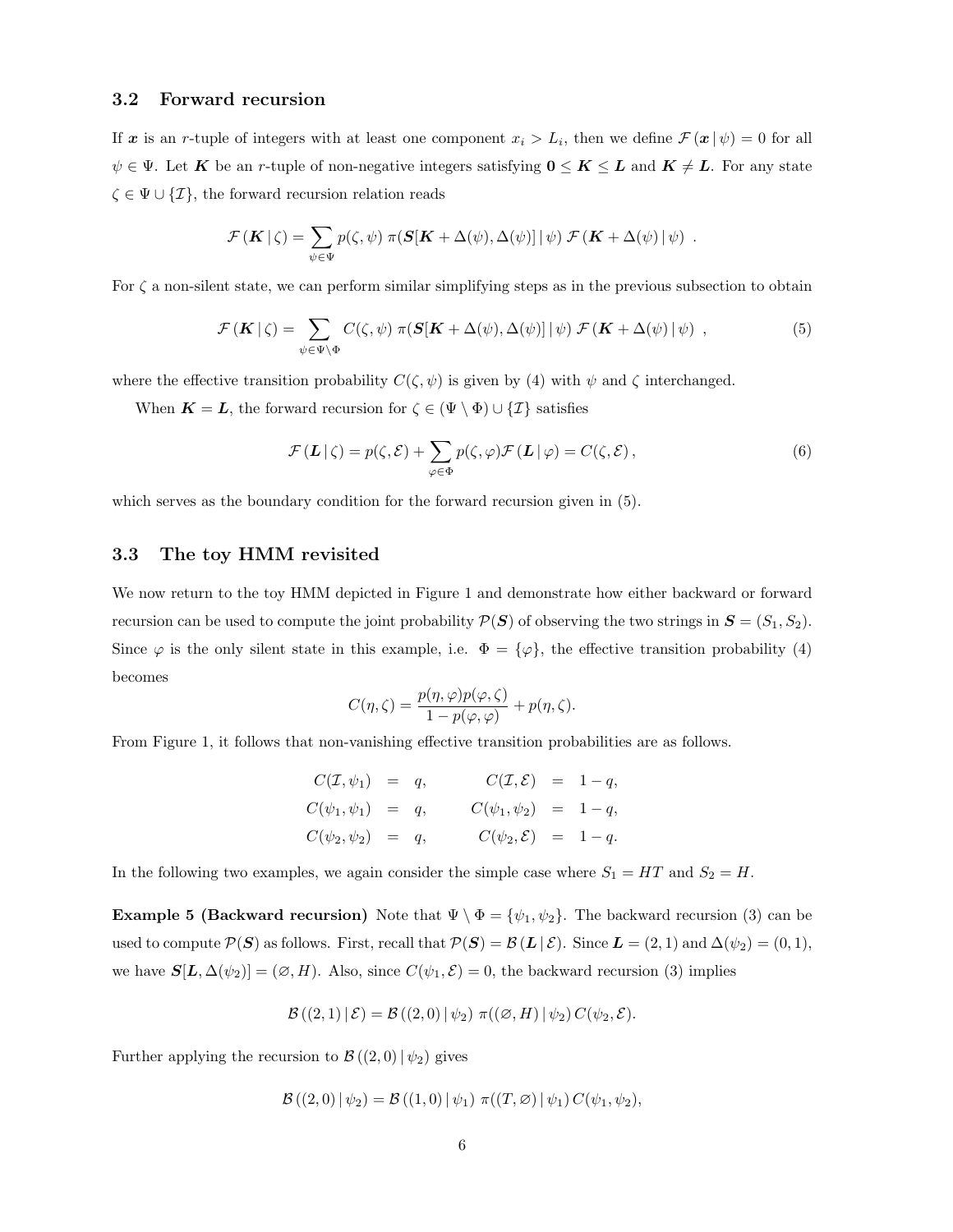where we have used  $\mathbf{S}[(2,0), (1,0)] = (T,\emptyset)$ . Recall that  $\mathcal{B}((2,-1)|\psi_2)$  is defined to be zero, so it does not appear above. Now, since  $S[(1,0),(1,0)] = (H,\emptyset)$ , the recursion applied to  $\mathcal{B}((1,0)|\psi_1)$  gives

$$
\mathcal{B}((1,0) | \psi_1) = \mathcal{B}((0,0) | \psi_1) \pi((H,\varnothing) | \psi_1) C(\psi_1,\psi_1).
$$

Finally, using the above results and the boundary condition  $\mathcal{B}((0,0)|\psi_1) = C(\mathcal{I}, \psi_1)$ , we obtain

$$
\mathcal{B}((2,1)|\mathcal{E}) = C(\mathcal{I}, \psi_1) C(\psi_1, \psi_1) C(\psi_1, \psi_2) C(\psi_2, \mathcal{E}) \pi((H, \varnothing) | \psi_1) \pi((T, \varnothing) | \psi_1) \pi((\varnothing, H) | \psi_2)
$$
  
=  $q^2(1-q)^2 \pi((H, \varnothing) | \psi_1) \pi((T, \varnothing) | \psi_1) \pi((\varnothing, H) | \psi_2),$ 

which determines  $P(S)$ .

**Example 6 (Forward recursion)** We now wish to compute  $\mathcal{P}(S)$  by solving for  $\mathcal{F}((0,0)|\mathcal{I})$ . For  $\mathbf{K} = (0,0)$ , we have  $\mathbf{S}[\mathbf{K} + \Delta(\psi_1), \Delta(\psi_1)] = \mathbf{S}[(1,0), (1,0)] = (H, \varnothing)$ . Hence, since  $C(\mathcal{I}, \psi_2) = 0$ , the forward recursion (5) implies

$$
\mathcal{F}((0,0)\,|\,\mathcal{I})=C(\mathcal{I},\psi_1)\,\pi((H,\varnothing)\,|\,\psi_1)\,\mathcal{F}((1,0)\,|\,\psi_1)\,.
$$

Since  $S[(1,0)+\Delta(\psi_1), \Delta(\psi_1)] = S[(2,0), (1,0)] = (T,\emptyset)$  and  $S[(1,0)+\Delta(\psi_2), \Delta(\psi_2)] = S[(1,1), (0,1)] = (T,\emptyset)$  $(\emptyset, H)$ , the forward recursion then implies

$$
\mathcal{F}((1,0) | \psi_1) = C(\psi_1, \psi_1)\pi((T,\varnothing) | \psi_1) \mathcal{F}((2,0) | \psi_1) + C(\psi_1, \psi_2)\pi((\varnothing, H) | \psi_2) \mathcal{F}((1,1) | \psi_2).
$$

It is straightforward to show that  $\mathcal{F}((1,1)|\psi_2) = 0$ , however, so we just need

$$
\mathcal{F}((2,0) | \psi_1) = C(\psi_1, \psi_2) \pi((\emptyset, H) | \psi_2) \mathcal{F}((2,1) | \psi_2) = C(\psi_1, \psi_2) \pi((\emptyset, H) | \psi_2) C(\psi_2, \mathcal{E}),
$$

where the boundary condition (6) has been used in the last equality. In summary, we obtain

$$
\mathcal{F}((0,0)\,|\,\mathcal{I}) = C(\mathcal{I},\psi_1) \, C(\psi_1,\psi_1) \, C(\psi_1,\psi_2) \, C(\psi_2,\mathcal{E}) \, \pi((H,\varnothing)\,|\,\psi_1) \, \pi((T,\varnothing)\,|\,\psi_1) \, \pi((\varnothing,H)\,|\,\psi_2) \n= q^2(1-q)^2 \, \pi((H,\varnothing)\,|\,\psi_1) \, \pi((T,\varnothing)\,|\,\psi_1) \, \pi((\varnothing,H)\,|\,\psi_2).
$$

This is exactly what we obtained for  $\mathcal{P}(S)$  in Example 5 using the backward recursion.

# 4 Reduced recursion

As we have seen in the previous section, both backward and forward recursions (c.f. (3) and (5)) explicitly depend on Markov states. As the number of Markov states can in general be quite large, with many states having the same emission pattern, it would be desirable if we could evaluate the probability  $\mathcal{P}(\mathbf{S})$ without having to refer to the Markov states at every step of the recursion. In this section, we investigate when it is possible to eliminate the dependence on Markov states and thereby obtain a reduced recursion. We construct a sufficient condition for reduction by making a connection with the state-dependent HMM recursion described in Section 3.1.

Our main result is summarised at the end of this section, along with a brief description on how our findings can be applied in practice.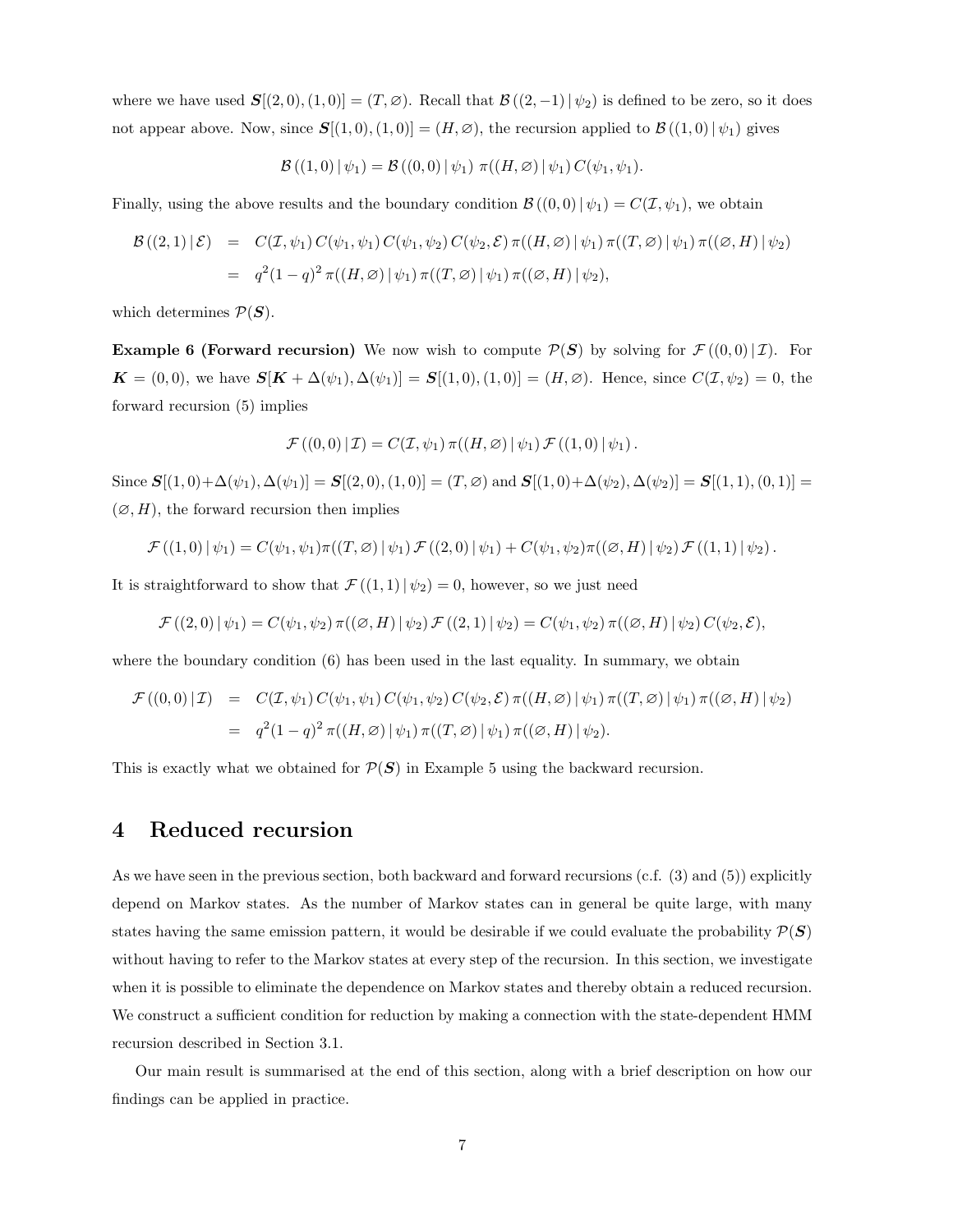

Figure 2: Stratification of M in two dimensions. Points connected by a dashed line form a single stratum.

#### 4.1 More notations

We first lay out our notational convention to be used in this section. Recall that r denotes the number of strings in S. Let  $\{e_1, e_2, \ldots, e_r\}$  be the standard basis of the rank-r Euclidean lattice  $\mathbb{Z}^r$ , and define M to be the subset of  $\mathbb{Z}^r$  generated by  $\{e_1, e_2, \ldots, e_r\}$  with non-negative integer coefficients, i.e.

$$
M := \{a_1e_1 + a_2e_2 + \cdots + a_re_r \mid a_1, a_2, \ldots, a_r \in \mathbb{Z}_{\geq 0}\}.
$$

Define a symmetric integral bilinear form  $\langle , \rangle : \mathbb{Z}^r \times \mathbb{Z}^r \to \mathbb{Z}$ , such that  $\langle e_i, e_j \rangle = 1$  if  $i = j$  or 0 if  $i \neq j$ . Hence, if  $\mathbf{x} = x_1 \mathbf{e}_1 + x_2 \mathbf{e}_2 + \cdots + x_r \mathbf{e}_r$  and  $\mathbf{y} = y_1 \mathbf{e}_1 + y_2 \mathbf{e}_2 + \cdots + y_r \mathbf{e}_r$ , then  $\langle \mathbf{x}, \mathbf{y} \rangle = \sum_{i=1}^r x_i y_i$ . The 1-norm of a vector  $x = x_1e_1 + x_2e_2 + \cdots + x_re_r$  is defined as  $|x| := |x_1| + |x_2| + \cdots + |x_r|$ .

A stratification of  $M$  is given by

$$
M=\bigcup_{n=0}^{\infty}U_n,
$$

where a *stratum*  $U_n$ , for  $n \in \mathbb{Z}_{\geq 0}$ , is defined as

$$
U_n := \left\{ a_1e_1 + a_2e_2 + \cdots + a_re_r \in M \middle| \begin{array}{c} 0 \leq a_i \leq n \text{ for every } i \in \{1, \ldots, r\}, \text{ and} \\ a_j = n \text{ for at least one } j \in \{1, \ldots, r\} \end{array} \right\}.
$$

Note that  $U_0 = \{0\}$  and that  $U_i$ ,  $U_j$  are disjoint if  $i \neq j$ . A two-dimensional example is shown in Figure 2, where points connected by a dashed line form a single stratum. The set of emission vectors is defined as

$$
\Gamma_e = \{c_1e_1 + c_2e_2 + \cdots + c_re_r \mid (c_1, c_2, \ldots, c_r) \in \{0, 1\}^r, (c_1, c_2, \ldots, c_r) \neq \mathbf{0}\}.
$$

Note that  $\Gamma_e = U_1$ . For the two-dimensional example shown in Figure 2,  $\Gamma_e = \{(1,0), (0,1), (1,1)\}.$ 

Recall that we use  $\mathcal{P}(K)$  to denote the probability of observing the prefixes  $K \circ S$ . We define  $P(x) = 0$  if x has at least one negative component.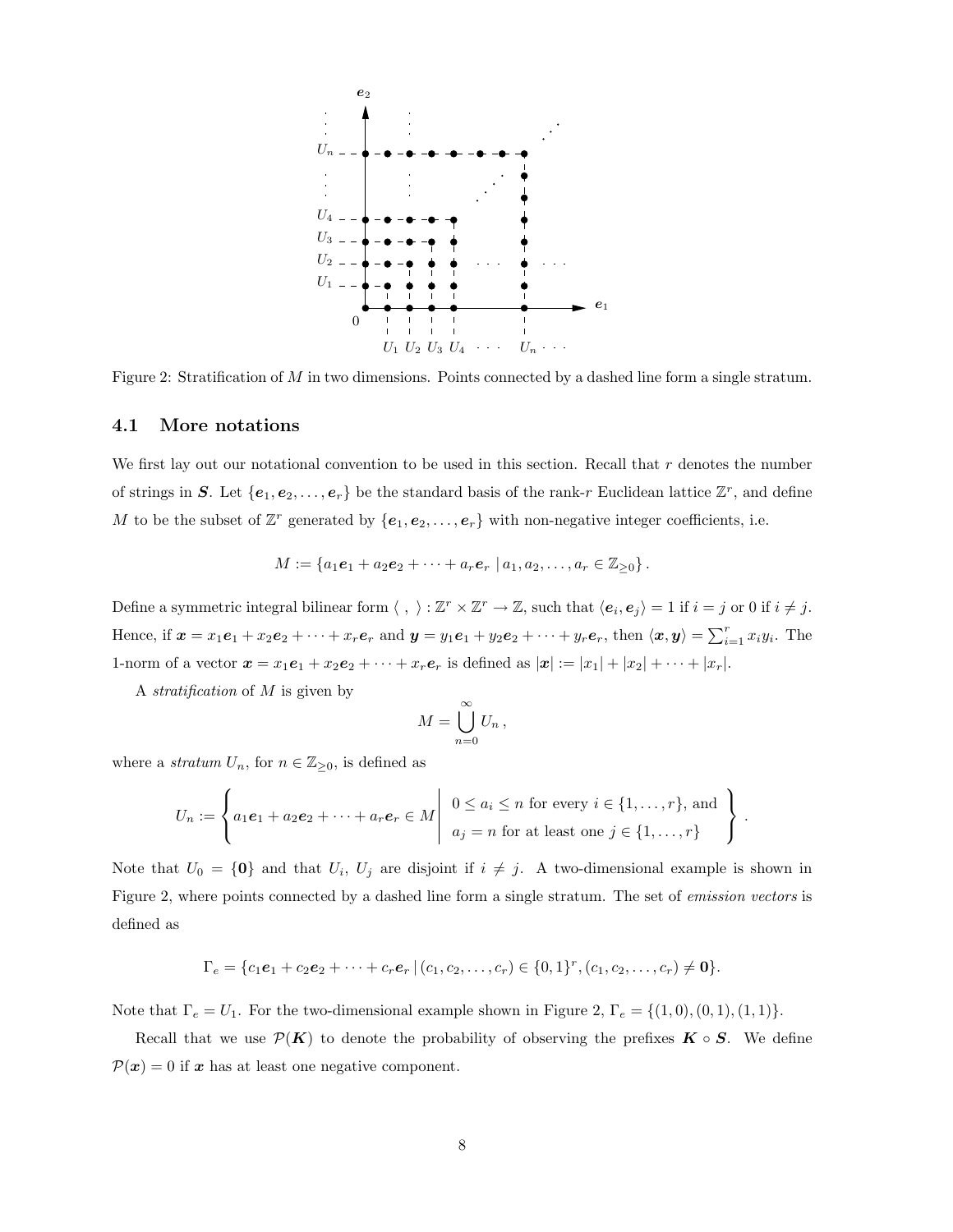## 4.2 Reduction for  $K \in U_1$

We first show that, for all  $K \in U_1$ , there always exists a reduced recursion relation of the following form:

$$
\mathcal{P}(K) = \sum_{\substack{E \in \Gamma_e, \\ 0 \le K - E}} G(E; K) \mathcal{P}(K - E).
$$
\n(7)

Note that, unlike the usual recursions (3) and (5), this recursion has no explicit dependence on Markov states. In the reduced recursion, states with the same emission pattern do not need to be considered separately; we only need to consider distinct emission patterns. Our goal here is to construct the coefficients  $G(E; K)$  explicitly so that the above proposed recursion is satisfied.

Suppose that  $K = e_i$ . We show by construction that there exists a function  $G(e_i; e_i)$  such that the following equation is true:

$$
\mathcal{P}(e_i) = \sum_{\substack{\boldsymbol{E} \in \Gamma_{e}, \\ \boldsymbol{0} \leq e_i - \boldsymbol{E}}} G(\boldsymbol{E}; e_i) \mathcal{P}(e_i - \boldsymbol{E}) = G(e_i; e_i) \mathcal{P}(\boldsymbol{0}). \tag{8}
$$

As mentioned before, our main idea is to draw a connection with the state-dependent recursion discussed in Section 3.1. First of all, note that  $\mathcal{P}(\mathbf{0}) = (\mathcal{I}, \mathcal{E})$ , which is the effective transition probability from the initial state I to the end state  $\mathcal{E}$  (c.f. (4)). Secondly, using the backward recursion shown in (3), we obtain

$$
\mathcal{P}(\boldsymbol{e}_i) = \mathcal{B}(\boldsymbol{e}_i | \mathcal{E}) = \left[ \sum_{\psi \in \Psi_{\boldsymbol{e}_i}} C(\mathcal{I}, \psi) C(\psi, \mathcal{E}) \pi(\boldsymbol{S}[\boldsymbol{e}_i, \boldsymbol{e}_i] | \psi) \right],
$$

where

$$
\Psi_{\mathbf{y}} := \{ \zeta \in \Psi \, | \, \Delta(\zeta) = \mathbf{y} \} \, . \tag{9}
$$

It now follows that if we define

$$
G(\boldsymbol{e}_i; \boldsymbol{e}_i) := \frac{1}{C(\mathcal{I}, \mathcal{E})} \left[ \sum_{\psi \in \Psi_{\boldsymbol{e}_i}} C(\mathcal{I}, \psi) C(\psi, \mathcal{E}) \pi(\boldsymbol{S}[\boldsymbol{e}_i, \boldsymbol{e}_i] | \psi) \right],
$$
(10)

then (8) is satisfied.

Now, suppose that  $K = e_{i_1} + e_{i_2}$  where  $e_{i_1}$  and  $e_{i_2}$  are distinct, i.e.  $\langle e_{i_1}, e_{i_2} \rangle = 0$ . Then, (7) implies

$$
\mathcal{P}(e_{i_1} + e_{i_2}) = \sum_{\substack{\mathbf{E} \in \Gamma_e, \\ \mathbf{0} \leq (e_{i_1} + e_{i_2}) - \mathbf{E}}} G(\mathbf{E}; e_{i_1} + e_{i_2}) \mathcal{P}(e_{i_1} + e_{i_2} - \mathbf{E})
$$
(11)  

$$
= G(e_{i_1}; e_{i_1} + e_{i_2}) \mathcal{P}(e_{i_2}) + G(e_{i_2}; e_{i_1} + e_{i_2}) \mathcal{P}(e_{i_1}) + G(e_{i_1} + e_{i_2}; e_{i_1} + e_{i_2}) \mathcal{P}(\mathbf{0}).
$$

We wish to show that there exists  $G(e_{i_1} + e_{i_2}; e_{i_1} + e_{i_2})$  such that the above equation is true. The probabilities  $\mathcal{P}(e_{i_1}+e_{i_2}), \mathcal{P}(e_{i_1}), \mathcal{P}(e_{i_2}),$  and  $\mathcal{P}(0)$  can easily be determined using the state-dependent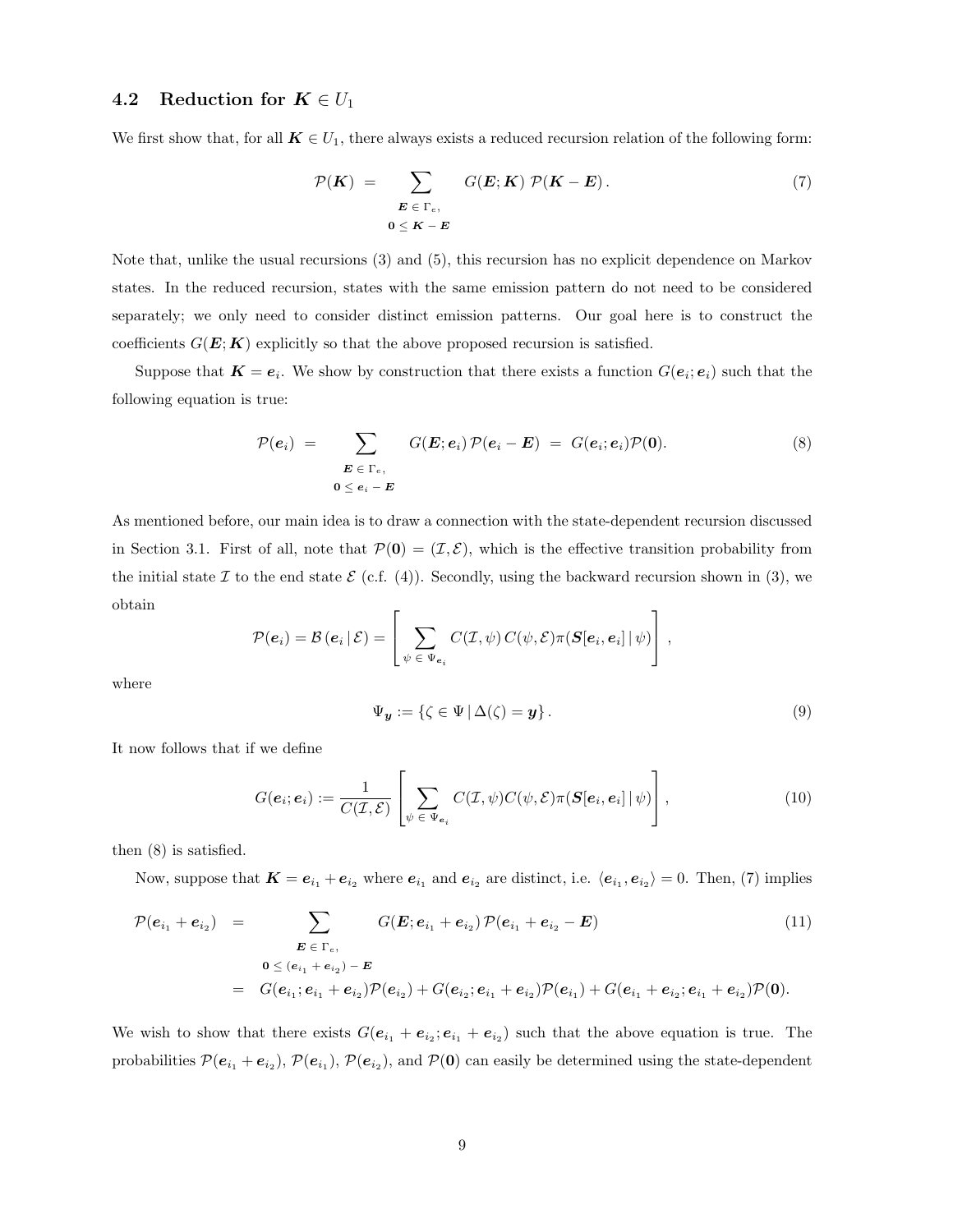recursion discussed in Section 3.1. Therefore, if we define  $G(e_i; e_i + v) = G(e_i; e_i)$  for all v orthogonal to  $e_i$  (i.e.  $\langle v, e_i \rangle = 0$ ) and let

$$
G(\boldsymbol{e}_{i_1}+\boldsymbol{e}_{i_2};\boldsymbol{e}_{i_1}+\boldsymbol{e}_{i_2})=\frac{\mathcal{P}(\boldsymbol{e}_{i_1}+\boldsymbol{e}_{i_2})-G(\boldsymbol{e}_{i_1};\boldsymbol{e}_{i_1})\mathcal{P}(\boldsymbol{e}_{i_2})-G(\boldsymbol{e}_{i_2};\boldsymbol{e}_{i_2})\mathcal{P}(\boldsymbol{e}_{i_1})}{\mathcal{P}(\boldsymbol{0})}\,,
$$

then (11) is satisfied.

In a similar vein, we can recursively determine  $G(E; E)$  for all  $E \in \Gamma_e$ . To be more specific, suppose we have determined  $G(E'; E')$  for all  $E' \in \Gamma_e$  satisfying  $|E'| < n$ . Then, consider  $E =$  $e_{i_1}+e_{i_2}+\cdots+e_{i_n}$ , where  $e_{i_1},e_{i_2},\ldots,e_{i_n}$  are all distinct. The coefficient  $G(E; E)$  can be computed from

$$
G(\boldsymbol{E};\boldsymbol{E})\;=\;\frac{\mathcal{P}(\boldsymbol{E})}{\mathcal{P}(\boldsymbol{0})}\;-\;\frac{1}{\mathcal{P}(\boldsymbol{0})}\;\times\; \sum_{\substack{\boldsymbol{E}'\;\in\;\Gamma_{e},\\ \boldsymbol{E}'\;\neq\;\boldsymbol{E},\; \boldsymbol{0}\;\leq\;\boldsymbol{E}\;-\;\boldsymbol{E}'}}\;G(\boldsymbol{E}';\boldsymbol{E}')\,\mathcal{P}(\boldsymbol{E}-\boldsymbol{E}')\,,
$$

where every term on the right hand side is known. The probabilities  $P(E)$  and  $P(E - E')$  appearing in the above equation can be evaluated using the state-dependent recursion (3); in practice, this evaluation can easily be carried out since  $E = e_{i_1} + e_{i_2} + \cdots + e_{i_n}$  is small enough for state-dependent recursions to handle. For all  $E \in \Gamma_e$  and  $K \in U_1$  satisfying  $E \leq K$ , we define  $G(E; K) = G(E; E)$ . By construction, the coefficients  $G(E; K)$  thus determined are guaranteed to make (7) true.

Recall that we use  $\mathcal{P}(K)$  to denote the probability of generating the prefixes  $K \circ S$  starting from the initial state I. More generally, we can define  $\mathcal{P}(K|\eta)$  as the probability of generating  $K \circ S$  starting from the state  $\eta \in (\Psi \setminus \Phi) \cup \{\mathcal{I}\};$  in the context of the backward recursion discussed in Section 3.1, this is equivalent to changing the boundary condition to  $\mathcal{B}(\mathbf{0}|\zeta) = C(\eta,\zeta)$ . In particular,  $\mathcal{P}(\mathbf{0}|\eta) =$  $\mathcal{B}(\mathbf{0} \mid \mathcal{E}) = C(\eta, \mathcal{E})$ . As we have done for  $\mathcal{P}(\mathbf{x})$ , we define  $\mathcal{P}(\mathbf{x} \mid \eta) = 0$  if x contains at least one negative component. Let  $\mathbf{E} \in \Gamma_e$  and define

$$
\widetilde{G}(\mathbf{E}; \mathbf{E}; \eta) := \frac{\mathcal{P}(\mathbf{E} \mid \eta)}{\mathcal{P}(\mathbf{0} \mid \eta)} - \frac{1}{\mathcal{P}(\mathbf{0} \mid \eta)} \times \sum_{\mathbf{E'} \in \Gamma_e, \mathbf{E'} \in \mathcal{E} \in \mathcal{E} \setminus \mathbf{E'}} G(\mathbf{E'}; \mathbf{E'}) \mathcal{P}(\mathbf{E} - \mathbf{E'} \mid \eta).
$$
\n(12)

As before, the state-dependent recursion (3) can be used to determine  $\mathcal{P}(E|\eta)$  and  $\mathcal{P}(E - E'|\eta)$ . For  $\mathbf{E} = \mathbf{e}_i$ , it leads to the following expression:

$$
\widetilde{G}(\boldsymbol{e}_i;\boldsymbol{e}_i;\eta) := \frac{1}{C(\eta,\mathcal{E})} \left[ \sum_{\psi \in \Psi_{\boldsymbol{e}_i}} C(\eta,\psi) C(\psi,\mathcal{E}) \pi(\boldsymbol{S}[\boldsymbol{e}_i,\boldsymbol{e}_i] | \psi) \right]. \tag{13}
$$

These general expressions  $\tilde{G}(E; E; \eta)$  will appear later in our construction of the sufficient condition for reduction. As in  $G(E; K)$ , we define  $\widetilde{G}(E; K; \eta) = \widetilde{G}(E; E; \eta)$ , for all  $E \in \Gamma_e$  and  $K \in U_1$  satisfying  $\mathbf{E} \leq \mathbf{K}$ . Also, note that  $G(\mathbf{E}; \mathbf{K}) = \widetilde{G}(\mathbf{E}; \mathbf{K}; \mathcal{I})$ , where  $\mathcal{I}$  is the initial state.

# 4.3 Explicit formulae for  $\widetilde{G}(\mathbf{E};\mathbf{K};\eta)$

Let  $\mathbf{E} = e_{i_1} + \cdots + e_{i_n} \in \Gamma_e$  and  $\mathbf{K} \in U_1$ . After some algebraic simplification, the function  $\widetilde{G}(\mathbf{E}; \mathbf{K}; \eta)$  can be written in terms of effective transition probabilities  $C(\psi, \psi')$ , emission probabilities  $\pi(S[K, E'] | \psi)$ ,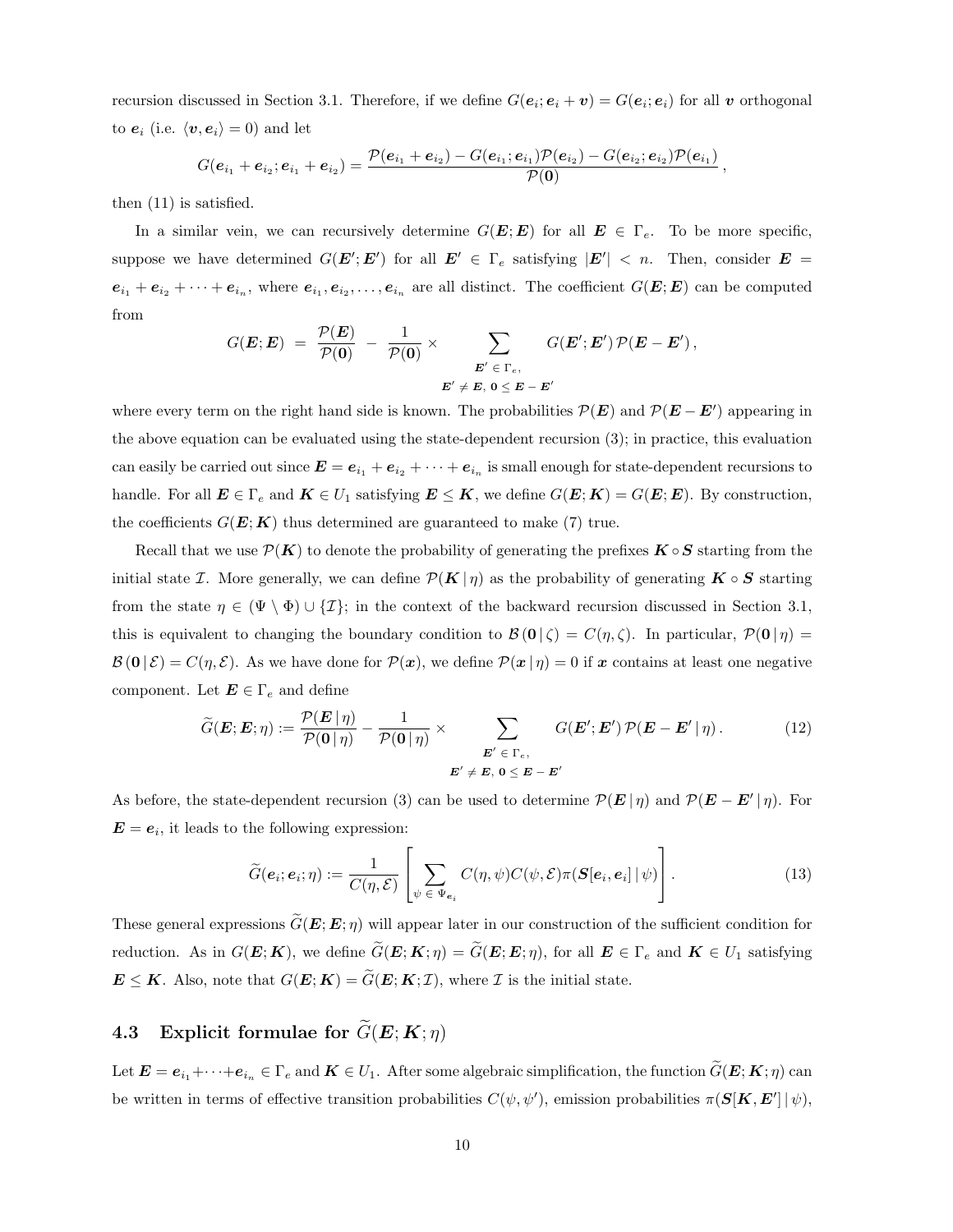where  $E' \leq E$ , and the functions  $G(E''; K)$ , where  $E'' \neq E$  and  $E'' \leq E$ . We will be referring back to this subsection when we discuss the proof of Proposition 1 in the next subsection.

In what follows, let  $\alpha = (\alpha_1, \alpha_2, \dots, \alpha_m)$  be an *ordered partition* of *n*, denoted by  $\alpha \vdash n$ . The length of the partition is m. Two length-m partitions  $(\alpha_1, \alpha_2, \ldots, \alpha_m)$  and  $(\alpha'_1, \alpha'_2, \ldots, \alpha'_m)$  are considered distinct as ordered partitions if  $\alpha_i \neq \alpha'_i$  for some  $i \in \{1, 2, ..., m\}$ . To simplify notation, we define  $\omega_k := \sum_{i=1}^k \alpha_i$ . The group of all permutations on a set of n letters is denoted by  $\mathfrak{S}_n$ . Then, the function  $G(E; K; \eta)$  can be explicitly written as follows:

$$
\widetilde{G}(\boldsymbol{E}; \boldsymbol{K}; \eta) := \frac{\mathcal{B}(\boldsymbol{E}; \boldsymbol{K}; \eta) - \mathcal{G}(\boldsymbol{E}; \boldsymbol{K}; \eta)}{C(\eta, \mathcal{E})},
$$
\n(14)

where  $\mathscr{B}(E; K; \eta)$  and  $\mathscr{G}(E; K; \eta)$  are defined as

$$
\mathscr{B}(\mathbf{E}; \mathbf{K}; \eta) := \sum_{(\alpha_1, \alpha_2, \dots, \alpha_m) \vdash n} \frac{1}{\alpha_1! \alpha_2! \cdots \alpha_m!} \times \sum_{\sigma \in \mathfrak{S}_n} \sum_{\psi_{j_1} \in \Psi_1(\sigma)} \cdots \sum_{\psi_{j_m} \in \Psi_m(\sigma)} \left[ C(\eta, \psi_{j_1}) C(\psi_{j_1}, \psi_{j_2}) \cdots C(\psi_{j_{m-1}}, \psi_{j_m}) C(\psi_{j_m}, \mathcal{E}) \times \prod_{k=1}^m \pi(\mathbf{S}[\mathbf{K}, \mathbf{e}_{i_{\sigma(\omega_{k-1}+1)}} + \mathbf{e}_{i_{\sigma(\omega_{k-1}+2)}} + \cdots + \mathbf{e}_{i_{\sigma(\omega_{k-1}+\alpha_k)}}] | \psi_{j_k}) \right]
$$

and

$$
\mathscr{G}(\mathbf{E}; \mathbf{K}; \eta) := \sum_{\substack{(\alpha_1, \alpha_2, \dots, \alpha_m) \vdash n, \\ m \neq 1}} \frac{1}{\alpha_1! \alpha_2! \cdots \alpha_m!}
$$
  

$$
\times \sum_{\sigma \in \mathfrak{S}_n} \sum_{\psi_{j_1} \in \Psi_1(\sigma)} \cdots \sum_{\psi_{j_{m-1}} \in \Psi_{m-1}(\sigma)} \left[ C(\eta, \psi_{j_1}) C(\psi_{j_1}, \psi_{j_2}) \cdots C(\psi_{j_{m-2}}, \psi_{j_{m-1}}) C(\psi_{j_{m-1}}, \mathcal{E}) \right]
$$
  

$$
\times G(\mathbf{e}_{i_{\sigma(\omega_{m-1}+1)}} + \cdots + \mathbf{e}_{i_{\sigma(\omega_{m-1}+\alpha_m)}}; \mathbf{K}) \prod_{k=1}^{m-1} \pi(\mathbf{S}[\mathbf{K}, \mathbf{e}_{i_{\sigma(\omega_{k-1}+1)}} + \cdots + \mathbf{e}_{i_{\sigma(\omega_{k-1}+\alpha_k)}}] | \psi_{j_k}) \right].
$$

In the above formulae, we have defined

$$
\Psi_k(\sigma) := \left\{ \psi \in \Psi \, \Big| \, \Delta(\psi) = e_{i_{\sigma(\omega_{k-1}+1)}} + e_{i_{\sigma(\omega_{k-1}+2)}} + \cdots + e_{i_{\sigma(\omega_{k-1}+\alpha_k)}} \right\} \; .
$$

#### Remarks:

- (i) In the expression for  $\mathscr{G}(\mathbf{E}; \mathbf{K}; \eta)$ ,  $m > 1$  and therefore  $\alpha_m < n$ . Hence, every function  $G(\mathbf{E}'; \mathbf{K})$ appearing on the right hand side of (14) satisfies  $E' \neq E$  and  $E' \leq E$ .
- (ii) In practice, dynamic programming can be employed to determine  $\mathcal{P}(\mathbf{x} | \eta)$ , for all  $\mathbf{x} \in U_1$ , and  $\widetilde{G}(\mathbf{E}; \mathbf{K}; \eta)$  can then be determined from (12). Hence, one does not need to deal with the above complicated expressions for  $\mathscr B$  and  $\mathscr G$  in actual computations.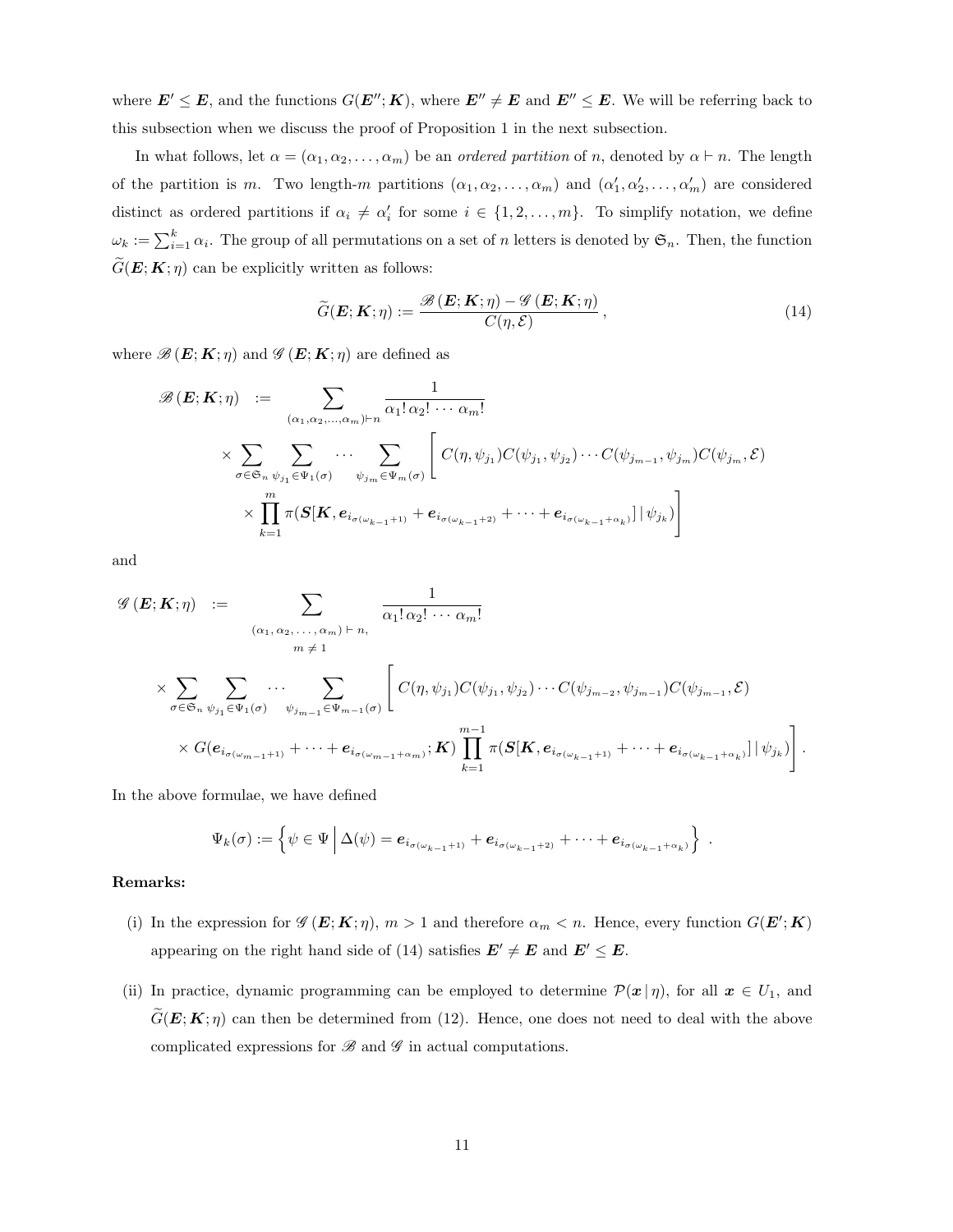## 4.4 A sufficient condition for extending reduction

The emission probabilities which appear in  $\tilde{G}(E; E; \eta)$  are of the form  $\pi(S[E', E''] | \psi)$  where  $E'' \leq$  $\mathbf{E}' \leq \mathbf{E}$ . For  $\mathbf{K} \in U_n$ , where  $n \geq 1$  and  $\mathbf{E} \leq \mathbf{K}$ , we define  $\widetilde{G}(\mathbf{E}; \mathbf{K}; \eta)$  to be equal to  $\widetilde{G}(\mathbf{E}; \mathbf{E}; \eta)$  after replacing the emission probabilities  $\pi(S[\boldsymbol{E}'; \boldsymbol{E}''] | \psi)$  with  $\pi(S[\boldsymbol{K}; \boldsymbol{E}''] | \psi)$ . For example, from (13), we obtain

$$
\widetilde{G}(\boldsymbol{e}_i;\boldsymbol{K};\eta):=\frac{1}{C(\eta,\mathcal{E})}\left[\sum_{\psi\,\in\,\Psi_{\boldsymbol{e}_i}}C(\eta,\psi)C(\psi,\mathcal{E})\pi(\boldsymbol{S}[\boldsymbol{K},\boldsymbol{e}_i]\,|\,\psi)\right].
$$

Note that  $\tilde{G}(E; K; \eta)$  does not depend on the components of K orthogonal to E. In a similar vein, for  $K \in U_n$ , where  $n \geq 1$  and  $E \leq K$ , we define  $G(E; K)$  to be equal to  $G(E; E)$  after replacing the emission probabilities  $\pi(S[\boldsymbol{E}'; \boldsymbol{E}''] | \psi)$  with  $\pi(S[\boldsymbol{K}; \boldsymbol{E}''] | \psi)$ .

We have already shown in Section 4.2 that a reduced recursion exists on the stratum  $U_1$ . We now show that if the condition specified in the following proposition holds, then the reduced recursion can be extended to higher strata  $U_n$ ,  $n > 1$ . More exactly, the proposition says the following: if the sufficient condition holds, then once  $G(E; K)$  have been determined for  $K \in U_1$ , they can be used in the reduced recursion for all  $\mathbf{K} \in M \setminus U_0$  after appropriately modifying the emission probabilities  $\pi(\cdot)$ .

**Proposition 1** Let  $\widetilde{G}(\mathbf{E}; \mathbf{E}; \eta)$  be defined as in (12). Recall that  $G(\mathbf{E}; \mathbf{E}) = \widetilde{G}(\mathbf{E}; \mathbf{E}; \mathcal{I})$ , where  $\mathcal I$  is the initial state. Now, suppose that, for all r-tuple of strings and for all emission vectors  $\mathbf{E} \in \Gamma_e$ , we have

$$
\widetilde{G}(\boldsymbol{E}; \boldsymbol{E}; \eta) = G(\boldsymbol{E}; \boldsymbol{E}) \tag{15}
$$

for every state  $\eta \in \Psi \setminus \Phi$  whose emission vector  $\Delta(\eta)$  satisfies

$$
\langle \Delta(\eta), \mathbf{E} \rangle \neq 0.
$$

Then, for all  $K \in M \setminus U_0$ , the following reduced recursion relation holds:

$$
\mathcal{P}(K) = \sum_{\substack{E \in \Gamma_e, \\ 0 \le K - E}} G(E; K) \mathcal{P}(K - E).
$$
\n(16)

(Note: The boundary condition for the recursion is  $\mathcal{P}(0) = C(\mathcal{I}, \mathcal{E})$ , the effective transition probability from the initial state to the end state.)

**Proof.** Recall that both  $\mathcal{P}(x)$  and  $\mathcal{B}(x|\psi)$ ,  $\forall \psi \in \Psi$ , are defined to be zero if x contains at least one negative component. In this proof, we will use this fact to simplify our notation when writing summations, i.e. we omit writing restrictions like  $0 \leq K - E$ .

Let  $J \in U_n$ ,  $n > 1$ . Applying the proposed reduced recursion in (16) once and then subsequently applying the backward recursion in (3) gives

$$
\mathcal{P}(J) = \sum_{\boldsymbol{E} \in \Gamma_e} G(\boldsymbol{E}; \boldsymbol{J}) \mathcal{P}(\boldsymbol{J} - \boldsymbol{E})
$$
  
= 
$$
\sum_{\boldsymbol{E} \in \Gamma_e} \sum_{\psi \in \Psi \backslash \Phi} G(\boldsymbol{E}; \boldsymbol{J}) \mathcal{B}(\boldsymbol{J} - \boldsymbol{E} - \Delta(\psi) | \psi) C(\psi, \mathcal{E}) \pi(\boldsymbol{S}[\boldsymbol{J} - \boldsymbol{E}, \Delta(\psi)] | \psi).
$$
 (17)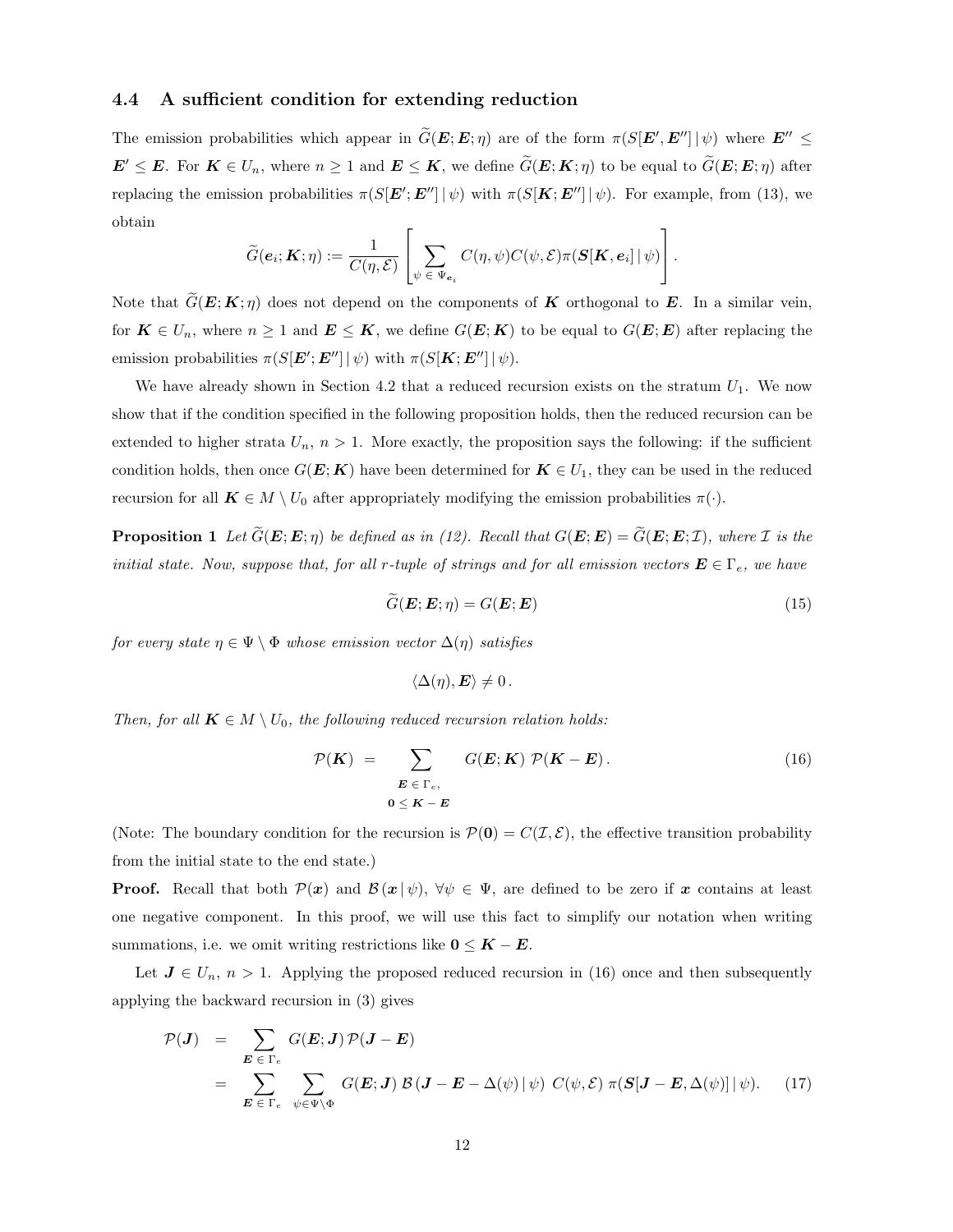On the other hand, without using the proposed reduced recursion, we can obtain the following expression purely from applying the backward recursion in (3) twice:

$$
\mathcal{P}(\boldsymbol{J}) = \mathcal{B}(\boldsymbol{J} | \mathcal{E}) = \sum_{\psi_1, \psi_2 \in \Psi \backslash \Phi} \left\{ \mathcal{B}(\boldsymbol{J} - \Delta(\psi_1) - \Delta(\psi_2) | \psi_2) \ C(\psi_2, \psi_1) \ C(\psi_1, \mathcal{E}) \right.\n\times \pi(\mathbf{S}[\mathbf{J}, \Delta(\psi_1)] | \psi_1) \ \pi(\mathbf{S}[\mathbf{J} - \Delta(\psi_1), \Delta(\psi_2)] | \psi_2) \right\}.
$$
\n(18)

Our approach is to we show that (16) holds for all  $J \in U_n, n > 1$ , by showing that the expressions in (17) and (18) are equal if the condition shown in (15) is satisfied.

If  $\psi$  is a Markov state such that  $\langle E, \Delta(\psi) \rangle = 0$ , then  $E' := E + \Delta(\psi) \in \Gamma_e$ . For every such a state appearing in (17), we decompose  $\mathcal{B} (\mathbf{J} - \mathbf{E} - \Delta(\psi) | \psi)$  into two types as follows by further applying the backward recursion.

$$
\mathcal{B}(\boldsymbol{J}-\boldsymbol{E}'\mid\psi) = \sum_{\substack{\eta_1 \in \Psi \setminus \Phi, \\ \langle \boldsymbol{E}', \Delta(\eta_1) \rangle \neq 0}} \mathcal{B}(\boldsymbol{J}-\boldsymbol{E}' - \Delta(\eta_1)\mid\eta_1) C(\eta_1,\psi) \pi(\boldsymbol{S}[\boldsymbol{J}-\boldsymbol{E}', \Delta(\eta_1)]\mid\eta_1)
$$
  
+ 
$$
\sum_{\eta_2 \in \Psi \setminus \Phi, \\ \langle \boldsymbol{E}', \Delta(\eta_2) \rangle = 0} \mathcal{B}(\boldsymbol{J}-\boldsymbol{E}' - \Delta(\eta_2)\mid\eta_2) C(\eta_2,\psi) \pi(\boldsymbol{S}[\boldsymbol{J}-\boldsymbol{E}', \Delta(\eta_2)]\mid\eta_2).
$$

For every  $\eta_2$  appearing in the second sum, we observe that  $E'' := E' + \Delta(\eta_2) \in \Gamma_e$  and further apply the backward recursion to decompose  $\mathcal{B} (\mathbf{J} - \mathbf{E}'' | \eta_2)$  into two sums, one over  $\chi_1 \in \Psi \setminus \Phi$  such that  $\langle E'', \Delta(\chi_1) \rangle \neq 0$  and the other over  $\chi_2 \in \Psi \setminus \Phi$  such that  $\langle E'', \Delta(\chi_2) \rangle = 0$ . We repeatedly apply this process on the terms of the second type until every  $\mathcal{B} (J - x - \Delta(\chi) | \chi)$  appearing on the right hand side of (17) has the property that  $x \in \Gamma_e$  and  $\langle x, \Delta(\chi) \rangle \neq 0$ . We call the equation so obtained "modified" (17)." Note that since  $\Gamma_e$  is of finite dimension, the process just described terminates after a finite number of steps.

In a similar vein, we construct "modified (18)" as follows. On the right hand side of (18), we decompose every  $\mathcal{B} (\mathbf{J} - \Delta(\psi_1) - \Delta(\psi_2) | \psi_2)$  where  $\langle \Delta(\psi_1), \Delta(\psi_2) \rangle = 0$  into two sums by further applying the backward recursion on those terms; the first sum is over  $\zeta_1 \in \Psi \setminus \Phi$  such that  $\langle \Delta(\psi_1) + \Delta(\psi_2), \Delta(\zeta_1) \rangle \neq 0$ and the second sum is over  $\zeta_2 \in \Psi \backslash \Phi$  such that  $\langle \Delta(\psi_1) + \Delta(\psi_2), \Delta(\zeta_2) \rangle = 0$ . We repeat this process on the terms of the second type until every term is of the first type; i.e. at this point every  $\mathcal{B} (J - x - \Delta(\chi) | \chi)$ appearing in the "modified (18)" would have the property that  $x \in \Gamma_e$  and  $\langle x, \Delta(\chi) \rangle \neq 0$ .

We now define the difference between the two "modified" equations as

$$
D := "modified (17)" - "modified (18)", \qquad (19)
$$

which we want to show vanishes if the condition shown in  $(15)$  is satisfied. By construction, every term of the form  $\mathcal{B} (\mathbf{J} - \mathbf{x} - \Delta(\chi) | \chi)$  appearing in (19) satisfies  $\mathbf{x} \in \Gamma_e$  and  $\langle \mathbf{x}, \Delta(\chi) \rangle \neq 0$ . It is straightforward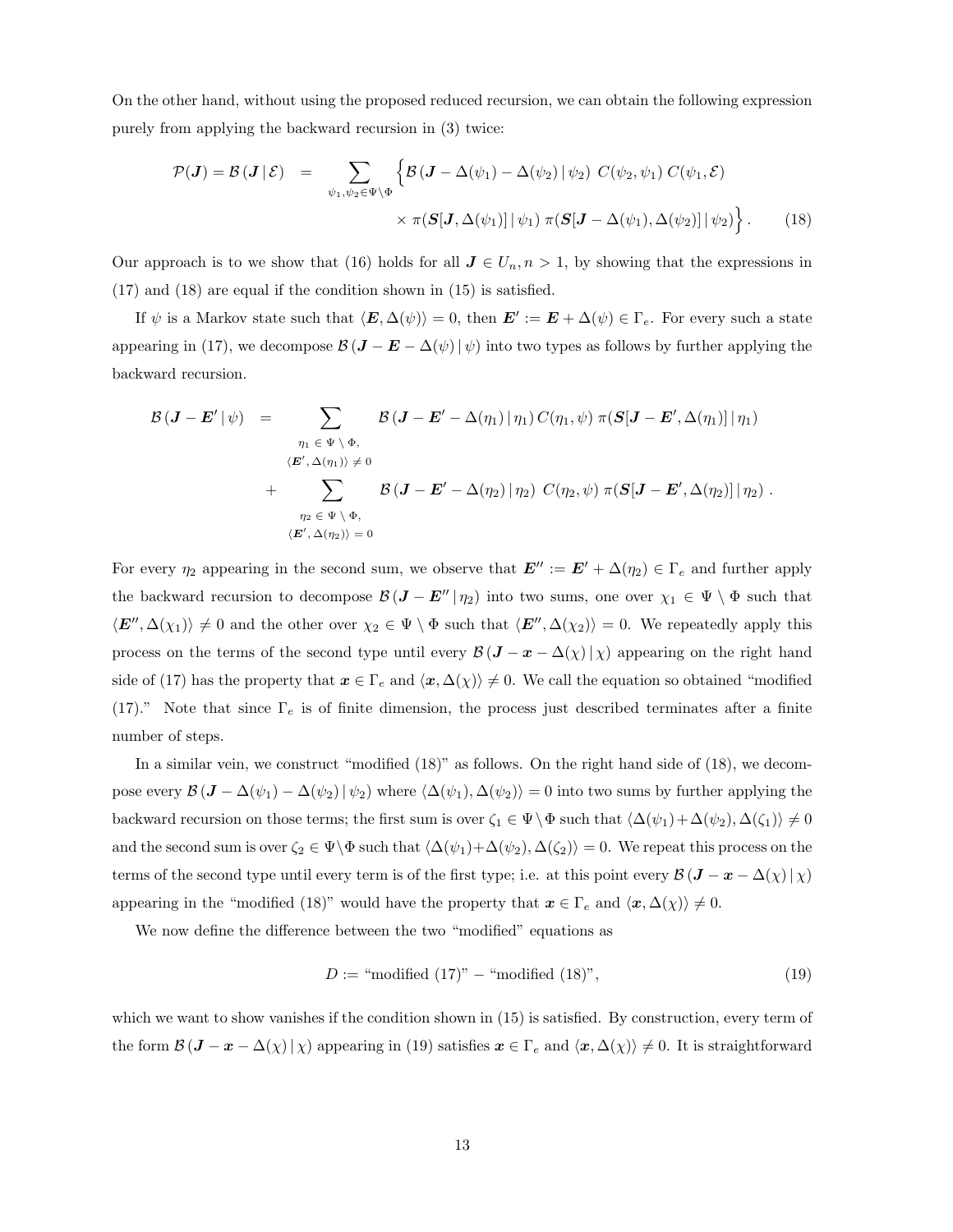but tedious to show that  $D$  can be written as

$$
D = \sum_{\boldsymbol{E} \in \Gamma_e} \sum_{\eta \in \Psi \setminus \Phi, \atop \langle \boldsymbol{E}, \Delta(\eta) \rangle \neq 0} \left\{ \left[ G(\boldsymbol{E}; \boldsymbol{J}) - \widetilde{G}(\boldsymbol{E}; \boldsymbol{J}; \eta) \right] \times \right. \\ \left. \qquad \qquad \beta(\boldsymbol{J} - \boldsymbol{E} - \Delta(\eta) \, | \, \eta) \ C(\eta, \mathcal{E}) \ \pi(\boldsymbol{S}[\boldsymbol{J} - \boldsymbol{E}, \Delta(\eta)] \, | \, \eta) \right\} \ , \tag{20}
$$

which arises as follows. For each term

$$
\mathcal{B}\left(\bm{J}-\bm{E}-\Delta(\eta)\,|\,\eta\right)\pi(\bm{S}[\bm{J}-\bm{E},\Delta(\eta)]\,|\,\eta)
$$

appearing in the above equation, "modified (17)" contributes  $G(E; J)C(\eta; \mathcal{E}) + \mathcal{G}(E; J; \eta)$  to its coefficient, whereas "modified (18)" contributes  $\mathscr{B}(E; J; \eta)$  (c.f. (14) and equations thereafter). Therefore, we have

$$
G(\boldsymbol{E};\boldsymbol{J})C(\eta;\mathcal{E})+\mathscr{G}(\boldsymbol{E};\boldsymbol{J};\eta)-\mathscr{B}(\boldsymbol{E};\boldsymbol{J};\eta)=\left[G(\boldsymbol{E};\boldsymbol{J})-\frac{\mathscr{B}(\boldsymbol{E};\boldsymbol{J};\eta)-\mathscr{G}(\boldsymbol{E};\boldsymbol{J};\eta)}{C(\eta;\mathcal{E})}\right]C(\eta;\mathcal{E}),
$$

which is none other than  $\left[ G(\bm{E};\bm{J}) - \widetilde{G}(\bm{E};\bm{J};\eta) \right] C(\eta;\mathcal{E}).$ 

Now, we observe that the only dependence of  $\tilde{G}(E; K; \eta)$  on K appears in emission probabilities of form the  $\pi(S[K, E'] | \psi)$ , where  $E' \leq E$ . Therefore, if  $\tilde{G}(E; E; \eta) = G(E; E)$  for all r-tuples of strings S, then

$$
\widetilde{G}(\boldsymbol{E};\boldsymbol{J};\eta)=G(\boldsymbol{E};\boldsymbol{J}),
$$

where  $J \in U_n, n > 1$ , and  $0 \leq J - E$ . Hence, if the condition (15) is satisfied, then the coefficient of every  $\mathcal{B} (\mathbf{J} - \mathbf{E} - \Delta(\eta) | \eta)$  appearing in (20) vanishes, and it follows that  $D = 0$ . We have thus shown that the expressions in (17) and (18) are, in fact, equal if the condition stated in (15) is satisfied. This completes our proof of the proposition.

### 4.5 Recapitulation of the main result

We now briefly summarise our main result and outline how Proposition 1 might be applied in practice to obtain a reduced recursion. Let  $S = (S_1, \ldots, S_r)$  be an r-tuple of strings and let  $\boldsymbol{L} = (L_1, \ldots, L_r)$ , where  $L_i$  denotes the length of the string  $S_i$ . As described in Section 3, the joint probability  $\mathcal{P}(L)$  of observing the strings in  $S$  can be computed, in principle, using standard recursions. For example, we can use  $\mathcal{P}(L) = \mathcal{B}(L \mid \mathcal{E})$ , where  $\mathcal{B}(L \mid \mathcal{E})$  satisfies the backward recursion

$$
\mathcal{B}(\mathbf{K} \mid \zeta) = \sum_{\psi \in \Psi \backslash \Phi} \mathcal{B}(\mathbf{K} - \Delta(\psi) \mid \psi) \pi(\mathbf{S}[\mathbf{K}, \Delta(\psi)] \mid \psi) C(\psi, \zeta), \tag{21}
$$

with the boundary condition  $\mathcal{B}(\mathbf{0}|\zeta) = C(\mathcal{I},\zeta)$ . Here,  $C(\psi,\zeta)$  are effective transition probabilities, defined in Section 3. Note that such a recursion explicitly depends on states, and that there can be many terms on the right hand side of (21) if the number of states in  $\Psi \setminus \Phi$  is large. Therefore, it would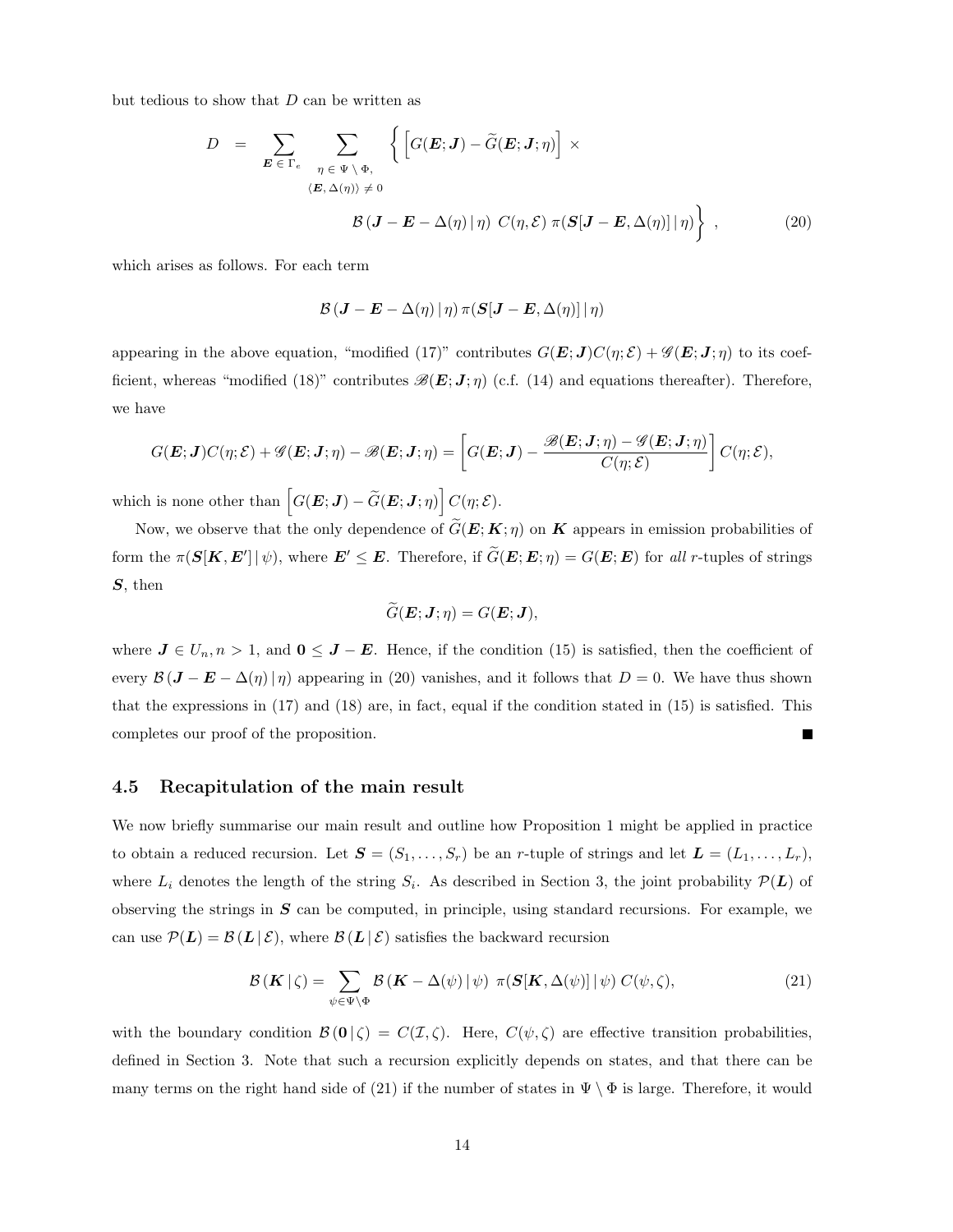lead to significant computational acceleration if there existed a reduced recursion of the form

$$
\mathcal{P}(K) = \sum_{\substack{E \in \Gamma_e, \\ 0 \le K - E}} G(E; K) \mathcal{P}(K - E), \tag{22}
$$

with some well-defined boundary condition for  $\mathcal{P}(\mathbf{0})$ . If there are generally several states with the same emission pattern, the number of terms appearing on the right hand side of (22) can be considerably less than that of (21). In the reduced recursion (22), each emission pattern occurs only once.

Our main result, Proposition 1, gives a sufficient condition for the existence of a reduced recursion like (22). This result is applicable to HMMs in which a state emits at most one letter per string. If the sufficient condition is satisfied, then our result completely determines what the coefficients  $G(E; K)$ appearing in the reduced recursion should be. The sufficient condition involves checking whether some quantities are equal. The quantities one needs to compute are  $\tilde{G}(E; E; \eta)$ , where  $E \in \Gamma_e = U_1$ . (For instance, in the two-dimensional example shown in Figure  $2, U_1$  consists of three points and one would need to check the sufficient condition for these three points.) More precisely,  $\tilde{G}(E; E; \eta)$  are defined as follows. First, define  $\mathcal{P}(K | \eta) := \mathcal{B}(K | \mathcal{E})$ , where  $\mathcal{B}(K | \mathcal{E})$  still satisfies the same standard backward recursion (21) but has the new boundary condition  $\mathcal{B}(\mathbf{0} \mid \zeta) = C(\eta, \zeta)$ . In particular,  $\mathcal{P}(\mathbf{0} \mid \eta) = C(\eta, \mathcal{E})$ . Then, for  $\mathbf{E} \in U_1$ ,  $\widetilde{G}(\mathbf{E}; \mathbf{E}; \eta)$  are defined as

$$
\widetilde{G}(\boldsymbol{E};\boldsymbol{E};\eta):=\frac{\mathcal{P}(\boldsymbol{E}\,|\,\eta)}{\mathcal{P}(\boldsymbol{0}\,|\,\eta)}-\frac{1}{\mathcal{P}(\boldsymbol{0}\,|\,\eta)}\times\sum_{\boldsymbol{E}'\,\in\,\Gamma_{e},\atop \boldsymbol{E}'\,\neq\,\boldsymbol{E},\,\boldsymbol{0}\,\leq\,\boldsymbol{E}\,-\,\boldsymbol{E}'}G(\boldsymbol{E}';\boldsymbol{E}')\,\mathcal{P}(\boldsymbol{E}-\boldsymbol{E}'\,|\,\eta)\,,
$$

where  $G(\mathbf{E'}; \mathbf{E'}) = \tilde{G}(\mathbf{E'}; \mathbf{E'}; \mathcal{I})$ , with  $\mathcal{I}$  being the unique initial state. Note that computing  $\mathcal{P}(\mathbf{0} | \eta)$  and  $\mathcal{P}(K|\eta)$ , for all  $K \in U_1$ , can be done efficiently using the standard recursion (21); the largest value of any entry in  $K$  that needs to be considered here is one, so the recursion reaches its boundary condition very quickly.

The following procedure describes how one might apply our result to a specific HMM.

- 1. For all r-tuple of strings, check whether  $\widetilde{G}(\mathbf{E}; \mathbf{E}; \eta) = G(\mathbf{E}; \mathbf{E})$  for all emission vectors  $\mathbf{E} \in \Gamma_e = U_1$ and non-silent states  $\eta \in \Psi \setminus \Phi$  satisfying  $\langle \Delta(\eta), E \rangle \neq 0$ .
- 2. If the above conditions are satisfied, then to compute the joint probability of observing a particular r-tuple of string S, use the reduced recursion (22), where  $G(E; K)$  is obtained from replacing the emission probabilities  $\pi(S[\boldsymbol{E}'; \boldsymbol{E}''] | \psi)$  in  $G(\boldsymbol{E}; \boldsymbol{E})$  with  $\pi(S[\boldsymbol{K}; \boldsymbol{E}''] | \psi)$ .

# 5 An example: statistical multiple alignment

In this section, we consider a hidden Markov model for statistical alignment [3] and check whether the sufficient condition from the previous section is satisfied by that model.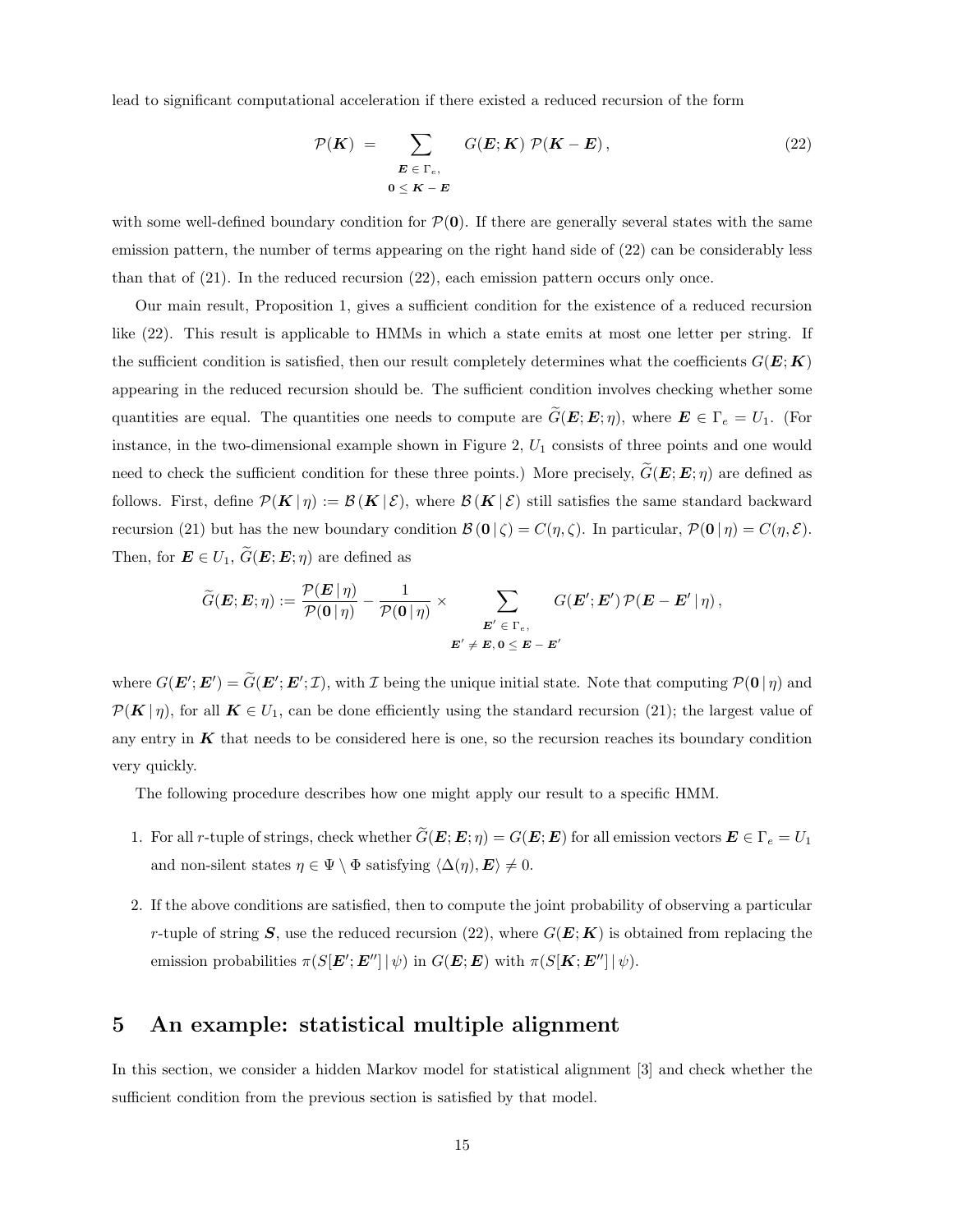### 5.1 Preliminaries

The model proposed by Thorne, Kishino and Felsenstein [7] is a reversible Markov model of sequence evolution, incorporating substitutions, insertions and deletions. In this model, insertions and deletions are modeled as a birth-death process. A deletion random variable is associated to each nucleotide and an insertion random variable, called a *mortal link*, is placed to the *right* of every nucleotide. If a nucleotide dies, then so does its associated mortal link. If a mortal link  $m$  gives rise to birth, a nucleotide is drawn from the stationary distribution of the substitution process, and that nucleotide and its associated mortal link are placed to the right of the mortal link  $m$ . To the left of every sequence is a special insertion random variable. It is not associated to any nucleotide and it never dies. As such, it is called an *immortal* link. Every random variable for the deletion process is exponentially distributed with parameter  $\mu$ , and that associated to the insertion process is exponentially distributed with parameter  $\lambda < \mu$ .

In its original formulation [7], the TKF model was constructed for the case of two sequences. For more than two sequences, efficient methods have been developed recently for applying the TKF model to each edge in the rooted phylogenetic tree relating the sequences  $[2, 3, 6]$ . When there are r sequences, a leaf-labelled tree with r leaves is used. For  $S = (S_1, S_2, \ldots, S_r)$ , let  $\mathcal{P}(S)$  denote the joint probability of observing the sequences  $S_1, S_2, \ldots, S_r$  at the leaves of the underlying phylogenetic tree. In the HMM formulation of [3], to each path from the initial state I to the final state  $\mathcal E$  consistent with the given data S, there corresponds an alignment of the sequences  $S_1, S_2, \ldots, S_r$ . The "likelihood"  $\mathcal{P}(S)$  is defined as the sum of the probabilities of all such paths in the HMM. Backward and forward recursions, just like that discussed in Section 3, for computing  $\mathcal{P}(S)$  have been constructed in the HMM formulation of [3]. If the sufficient condition in Proposition 1 is satisfied by that HMM, then it would be consistent with the findings of [4], where a reduced recursion for the likelihood  $\mathcal{P}(\mathbf{S})$  has been constructed using some fundamental properties of the TKF model.

In what follows, we wish to check whether our sufficient condition is satisfied by the HMM of [3]. Before we proceed, we briefly describe how a state is defined in [3]. In general, a state consists of two things. First of all, to every state in  $\Psi$  (c.f. (1)), there corresponds a nucleotide birth event at some vertex  $v$  in the underlying rooted tree  $T$ , and its survival-death information is specified for the nodes in the descendant subtree  $t_v$  of v, if there is any. This determines the emission pattern at the leaves of T. Note that every non-silent state in the HMM (i.e. a state in  $\Psi \setminus \Phi$ ) generates a column in an alignment. Secondly, a state may have some "history" information on the part of the tree T complementary to  $t_v$ . We refer the reader to [3] for the exact definition of "history" used in that work. For the purpose of checking the sufficient condition in Proposition 1, we only need to know the emission patterns of states and the transition probabilities between states.

Let  $\tau_i$  denote the time parameter associated to the edge incident with the leaf labelled i and define

$$
\beta_i := \frac{1 - \exp[(\lambda - \mu)\tau_i]}{\mu - \lambda \exp[(\lambda - \mu)\tau_i]}.
$$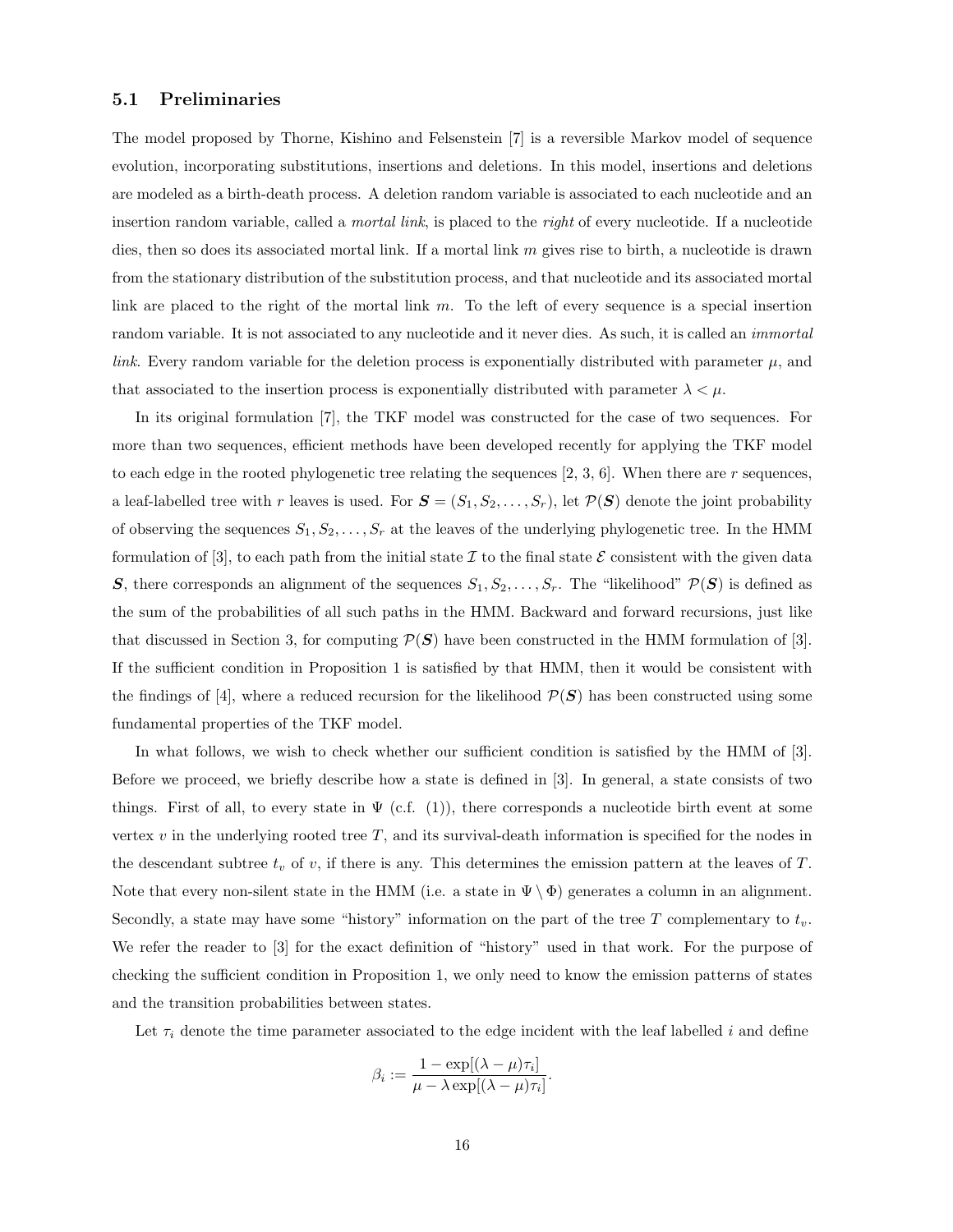|       |  | $\psi_1$ $\psi_2$ $\psi_3$ $\psi_4$ $\psi_5$ $\psi_6$ $\psi_7$ |                   |  |
|-------|--|----------------------------------------------------------------|-------------------|--|
| $S_1$ |  | $\times$ $\times$                                              |                   |  |
| $S_2$ |  |                                                                | $\times$ $\times$ |  |

Table 1: A summary of the emission patterns of the Markov states for two sequences. If a state  $\psi_i$  emits a letter in the string  $S_k$ , then the corresponding entry in the above table is marked  $\times$ .

Henceforward, we sometimes use the following notations when writing probabilities:

$$
a_i := \frac{\mu \beta_i}{1 - \exp(-\mu \tau_i)}, \quad \bar{a}_i := 1 - a_i,
$$
  
\n
$$
b_i := \lambda \beta_i, \qquad \qquad , \quad \bar{b}_i := 1 - b_i,
$$
  
\n
$$
c_i := \exp(-\mu \tau_i), \qquad \qquad , \quad \bar{c}_i := 1 - c_i,
$$
  
\n
$$
\gamma := \lambda/\mu, \qquad \qquad , \quad \bar{\gamma} := 1 - \gamma.
$$
\n(23)

In the HMM formulation of the TKF model, emission probabilities satisfy the property that

$$
\pi(\boldsymbol{S}[\boldsymbol{K},\Delta(\psi)]\,|\,\psi) = \pi(\boldsymbol{S}[\boldsymbol{K},\Delta(\zeta)]\,|\,\zeta)
$$

if  $\Delta(\psi) = \Delta(\zeta)$ ; that is, if two states have the same emission pattern, say  $\Delta$ , then their corresponding probabilities of emitting  $S[K, \Delta]$  are the same. So, in what follows, emission probabilities will be simply written as  $\pi(S[K,\Delta]).$ 

### 5.2 Two sequences

Consider the case of two sequences, i.e.  $r = 2$  and  $S = (S_1, S_2)$ . The underlying tree is a two-leaved tree with one degree-2 vertex, the root. The set of emission vectors is

$$
\Gamma_e = \{c_1e_1 + c_2e_2 \mid (c_1, c_2) \in \{0, 1\}^2, (c_1, c_2) \neq (0, 0)\} = \{(1, 0), (0, 1), (1, 1)\}.
$$

Aside from the initial and the end states, there are 7 other Markov states in the case of two sequences [3]. The emission patterns of the states in Ψ are given in Table 1. As the table shows, there is only one silent state,  $\psi_1$ , in this HMM and therefore the effective transition probability shown in (4) simplifies to the following expression:

$$
C(\eta,\zeta) = \frac{p(\eta,\psi_1)p(\psi_1,\zeta)}{1 - p(\psi_1,\psi_1)} + p(\eta,\zeta).
$$
 (24)

Transition probabilities are summarised in Table 2, where notations shown in (23) have been employed for conciseness. The probability  $p(\eta, \zeta)$  of making a transition from  $\eta$  to  $\zeta$  is given in the  $(\eta, \zeta)$  entry of the table. Note that some transitions are not allowed, i.e. have zero probabilities.

A general expression for  $G(e_i; e_i)$  is given in (10). We can use (24) and the transition probabilities in Table 2 to obtain the following results for our present example:

$$
G(\boldsymbol{e}_1;\boldsymbol{e}_1) = \frac{\lambda\beta_2 + \lambda\beta_1[1 - (\lambda + \mu)\beta_2]}{1 - \lambda\mu\beta_1\beta_2} \pi(\boldsymbol{S}[\boldsymbol{e}_1,\boldsymbol{e}_1]), \qquad (25)
$$

$$
G(\boldsymbol{e}_2;\boldsymbol{e}_2) = \frac{\lambda\beta_1 + \lambda\beta_2[1 - (\lambda + \mu)\beta_1]}{1 - \lambda\mu\beta_1\beta_2} \pi(\boldsymbol{S}[\boldsymbol{e}_2,\boldsymbol{e}_2]). \qquad (26)
$$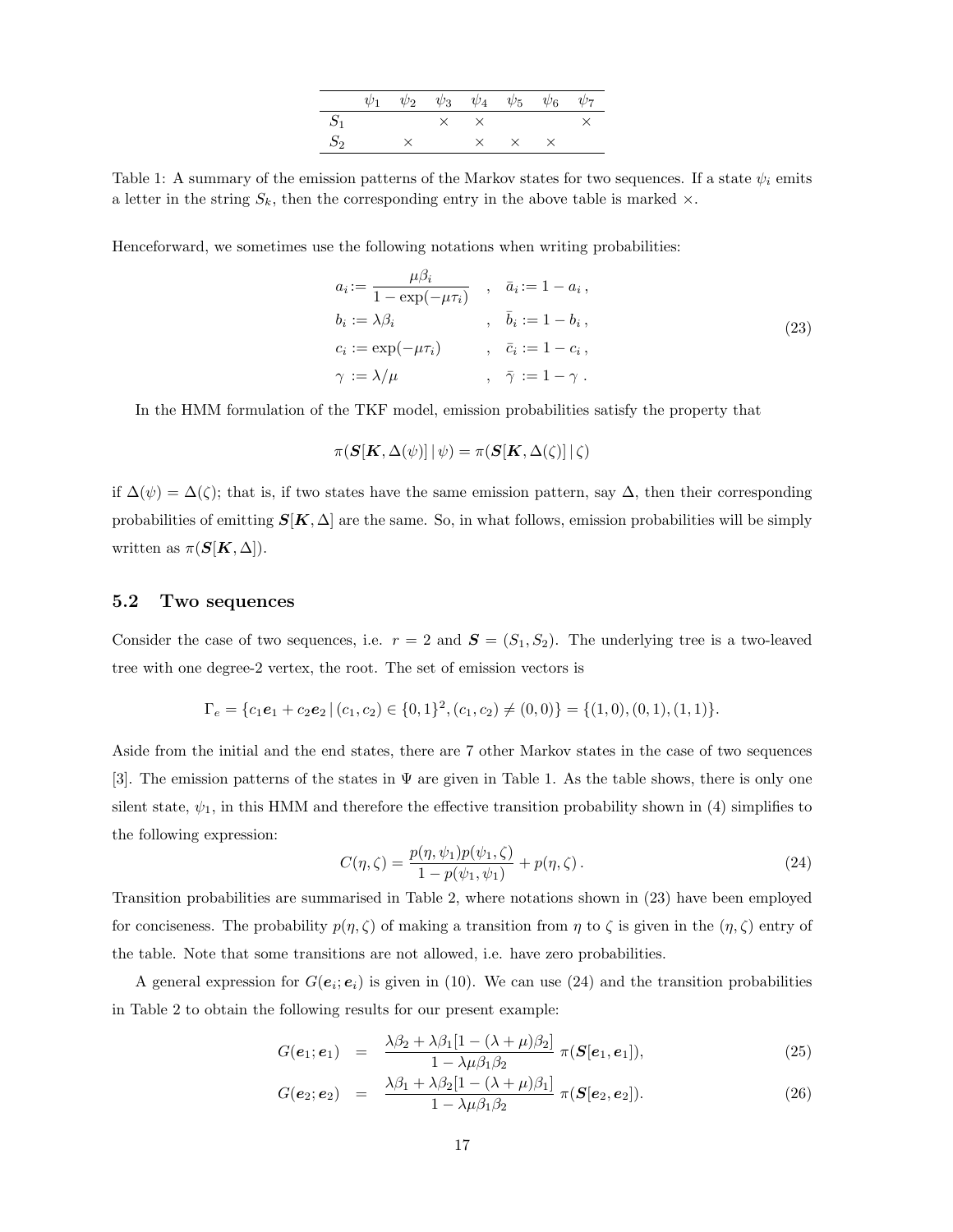|          | $\psi_1$                                       | $\psi_2$                       | $\psi_3$                       | $\psi_4$                                          | $\psi_5$       | $\psi_6$       | $\psi_7$       | $\mathcal{E}$            |
|----------|------------------------------------------------|--------------------------------|--------------------------------|---------------------------------------------------|----------------|----------------|----------------|--------------------------|
|          | $\gamma \, b_1 b_2 \bar{c}_1 \bar{c}_2$        | $\gamma\,b_1b_2\bar{c}_1c_2$   |                                | $\gamma b_1b_2\bar{c}_2c_1$ $\gamma b_1b_2c_1c_2$ | $\theta$       | b <sub>2</sub> | $b_2b_1$       | $\bar{\gamma} b_1 b_2$   |
| $\psi_1$ | $\gamma a_1 a_2 \overline{c}_1 \overline{c}_2$ | $\gamma a_1 a_2 \bar{c}_1 c_2$ | $\gamma a_1 a_2 \bar{c}_2 c_1$ | $\gamma a_1 a_2 c_1 c_2$                          | $\bar{a}_2$    | $\theta$       | $a_2\bar{a}_1$ | $\bar{\gamma}$ $a_1 a_2$ |
| $\psi_2$ | $\gamma a_1 b_2 \bar{c}_1 \bar{c}_2$           | $\gamma a_1 b_2 \bar{c}_1 c_2$ | $\gamma a_1 b_2 \bar{c}_2 c_1$ | $\gamma a_1b_2c_1c_2$                             | $b_2$          | $\theta$       | $\bar{a}_1b_2$ | $\bar{\gamma}$ $a_1b_2$  |
| $\psi_3$ | $\gamma a_2 b_1 \bar{c}_1 \bar{c}_2$           | $\gamma a_2 b_1 \bar{c}_1 c_2$ | $\gamma a_2b_1\bar{c}_2c_1$    | $\gamma a_2b_1c_1c_2$                             | $\overline{0}$ | $\bar{a}_2$    | $a_2b_1$       | $\bar{\gamma}$ $a_2b_1$  |
| $\psi_4$ | $\gamma b_1 b_2 \bar{c}_1 \bar{c}_2$           | $\gamma b_1 b_2 \bar{c}_1 c_2$ | $\gamma b_1 b_2 \bar{c}_2 c_1$ | $\gamma b_1b_2c_1c_2$                             | $\theta$       | b <sub>2</sub> | $b_2b_1$       | $\bar{\gamma} b_1 b_2$   |
| $\psi_5$ | $\gamma a_1 b_2 \bar{c}_1 \bar{c}_2$           | $\gamma a_1 b_2 \bar{c}_1 c_2$ | $\gamma a_1 b_2 \bar{c}_2 c_1$ | $\gamma a_1b_2c_1c_2$                             | b <sub>2</sub> | $\theta$       | $\bar{a}_1b_2$ | $\bar{\gamma}$ $a_1b_2$  |
| $\psi_6$ | $\gamma b_1 b_2 \bar{c}_1 \bar{c}_2$           | $\gamma b_1 b_2 \bar{c}_1 c_2$ | $\gamma b_1 b_2 \bar{c}_2 c_1$ | $\gamma b_1b_2c_1c_2$                             | $\theta$       | b <sub>2</sub> | $b_2b_1$       | $\bar{\gamma} b_1 b_2$   |
| $\psi_7$ | $\gamma b_1\bar{c}_1\bar{c}_2$                 | $\gamma b_1\bar{c}_1c_2$       | $\gamma b_1\bar{c}_2c_1$       | $\gamma b_1c_1c_2$                                | $\theta$       | $\theta$       | b <sub>1</sub> | $\bar{\gamma} b_1$       |

Table 2: A summary of transition probabilities in the hidden Markov model for two sequences. The probability  $p(\eta, \zeta)$  of the transition  $\eta \to \zeta$  is shown in the  $(\eta, \zeta)$  entry of the above table.

Now, consider  $\mathbf{E} = \mathbf{e}_1 + \mathbf{e}_2$ . An explicit expression for  $\widetilde{G}(\mathbf{E}; \mathbf{E}; \eta)$  can be obtained using either (12) or (14) and the equations thereafter; it can be written as

$$
\widetilde{G}(\boldsymbol{E};\boldsymbol{E};\eta) = \frac{1}{C(\eta,\mathcal{E})} \left[ \pi(\boldsymbol{S}[\boldsymbol{E},\boldsymbol{E}]) \sum_{\zeta \in \Psi_{e_1+e_2}} C(\eta,\zeta) C(\zeta,\mathcal{E}) \right. \\
\left. + \sum_{\zeta_1 \in \Psi_{e_1}} \sum_{\zeta_2 \in \Psi_{e_2}} \pi(\boldsymbol{S}[\boldsymbol{E},e_1]) \pi(\boldsymbol{S}[\boldsymbol{E},e_2]) C(\eta,\zeta_2) C(\zeta_2,\zeta_1) C(\zeta_1,\mathcal{E}) \right. \\
\left. + \sum_{\zeta_1 \in \Psi_{e_2}} \sum_{\zeta_2 \in \Psi_{e_1}} \pi(\boldsymbol{S}[\boldsymbol{E},e_1]) \pi(\boldsymbol{S}[\boldsymbol{E},e_2]) C(\eta,\zeta_2) C(\zeta_2,\zeta_1) C(\zeta_1,\mathcal{E}) \right. \\
\left. - G(e_1;\boldsymbol{E}) \pi(\boldsymbol{S}[\boldsymbol{E},e_2]) \sum_{\zeta \in \Psi_{e_2}} C(\eta,\zeta) C(\zeta,\mathcal{E}) \right],
$$
\n(27)

where  $\Psi_{\boldsymbol{y}}$  is defined as in (9). In our present example, the above formula implies

$$
G(\bm{E}; \bm{E}) = \frac{\lambda}{\mu(1 - \lambda\mu\beta_1\beta_2)} \left\{ e^{-\mu(\tau_1 + \tau_2)} (1 - \lambda\beta_1)(1 - \lambda\beta_2)\pi(\bm{S}[\bm{E}, \bm{E}]) + \pi(\bm{S}[\bm{E}, \bm{e}_1])\pi(\bm{S}[\bm{E}, \bm{e}_2]) \left[ (1 - e^{-\mu(\tau_1 + \tau_2)})(1 - \lambda\beta_1)(1 - \lambda\beta_2) + (1 - \mu\beta_1)(1 - \mu\beta_2) - (1 - \lambda\mu\beta_1\beta_2) \right] \right\},
$$

where we have used  $G(\mathbf{E}; \mathbf{E}) = \widetilde{G}(\mathbf{E}; \mathbf{E}; \mathcal{I}).$ 

We now check the sufficient condition stated in Proposition 1. As shown in Table 1, the states satisfying  $\langle e_1, \psi_a \rangle \neq 0$  are  $\psi_3, \psi_4$  and  $\psi_7$ . Using (13) and (24), one can verify that

$$
\widetilde{G}(\boldsymbol{e}_1;\boldsymbol{e}_1;\psi_3)=\widetilde{G}(\boldsymbol{e}_1;\boldsymbol{e}_1;\psi_4)=\widetilde{G}(\boldsymbol{e}_1;\boldsymbol{e}_1;\psi_7)=G(\boldsymbol{e}_1;\boldsymbol{e}_1),
$$

where  $G(e_1; e_1)$  is shown in (25). Likewise, the states satisfying  $\langle e_2, \psi_a \rangle \neq 0$  are  $\psi_2, \psi_4, \psi_5$  and  $\psi_6$ , and explicit computation shows that

$$
\widetilde{G}(e_2;e_2;\psi_2)=\widetilde{G}(e_2;e_2;\psi_4)=\widetilde{G}(e_2;e_2;\psi_5)=\widetilde{G}(e_2;e_2;\psi_6)=G(e_2;e_2),
$$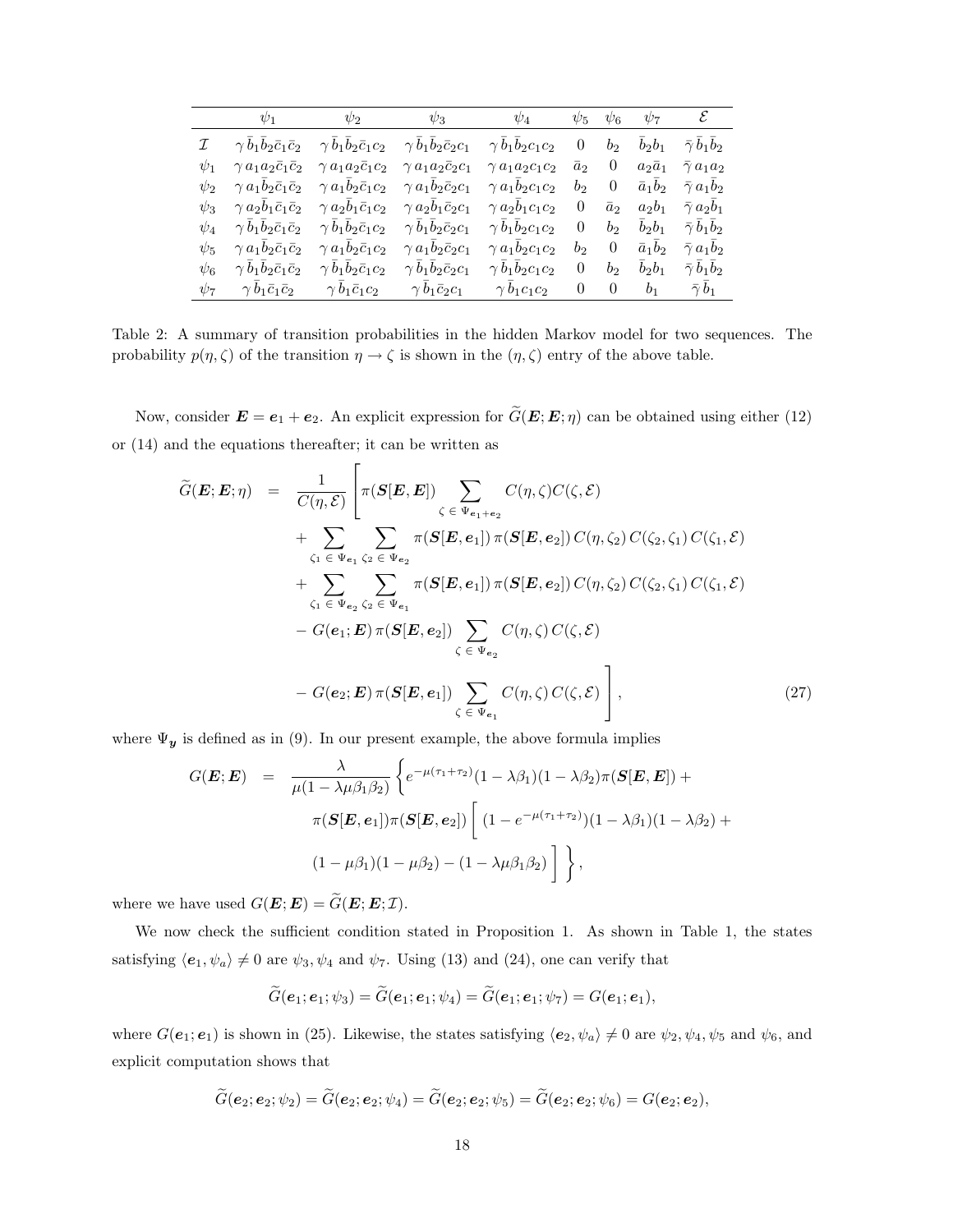|       |  |  |                                              |  | $\psi_1$ $\psi_2$ $\psi_3$ $\psi_4$ $\psi_5$ $\psi_6$ $\psi_7$ $\psi_8$ $\psi_9$ $\psi_{10}$ $\psi_{11}$ $\psi_{12}$ $\psi_{13}$ $\psi_{14}$ $\psi_{15}$ |  |                   |  |
|-------|--|--|----------------------------------------------|--|----------------------------------------------------------------------------------------------------------------------------------------------------------|--|-------------------|--|
|       |  |  | $\times$ $\times$ $\times$ $\times$          |  |                                                                                                                                                          |  |                   |  |
| $S_2$ |  |  | $\times$ $\times$ $\times$ $\times$ $\times$ |  |                                                                                                                                                          |  | $\times$ $\times$ |  |
|       |  |  |                                              |  | $S_3$ x x x x x x x x                                                                                                                                    |  |                   |  |

Table 3: A summary of the emission patterns of the Markov states for three sequences. If a state  $\psi_i$ emits a letter in the string  $S_k$ , then the corresponding entry in the above table is marked  $\times$ .

where  $G(\mathbf{e}_2;\mathbf{e}_2)$  is shown in (26). Lastly, the general expression in (27) can be used to show that  $G(e_1 + e_2; e_1 + e_2; \psi_a) = G(e_1 + e_2; e_1 + e_2)$ , for all  $a \in \{2, 3, ..., 7\}$ . Thus, the sufficient condition in Proposition 1 is satisfied by the present example.

### 5.3 Three sequences

According to the formulation of [3], there are 15 Markov states in  $\Psi$  in the case of three sequences. The underlying tree in this case is a three-leaved tree with one degree-3 vertex, which serves as the root. As in the previous example, there is exactly one silent state, and therefore the simple form of effective transition probability shown in (24) still applies to this case. The emission patterns of the 15 states are shown in Table 3, whereas transition probabilities are summarised in Table 4.

As we have done for two sequences, we can explicitly compute  $G(E; E)$ , where E is an emission vector in

$$
\Gamma_e = \{ (1,0,0), (0,1,0), (0,0,1), (1,1,0), (1,0,1), (0,1,1), (1,1,1) \}.
$$

For instance, we can obtain

$$
G(\boldsymbol{e}_i;\boldsymbol{e}_i)=\frac{\lambda[\beta_i-\mu^2\beta_i\beta_j\beta_k+\mu\beta_j\beta_k(1-\lambda\beta_i)]}{1-\lambda\mu^2\beta_i\beta_j\beta_k}\pi(\boldsymbol{S}[\boldsymbol{e}_i,\boldsymbol{e}_i]),
$$

where  $i, j, k$  denote three distinct integers in  $\{1, 2, 3\}$ , and show that

$$
\widetilde{G}(e_1; e_1; \psi_a) = G(e_1; e_1), \quad \text{for } a \in \{5, 6, 7, 8, 15\},
$$
  
\n
$$
\widetilde{G}(e_2; e_2; \psi_a) = G(e_2; e_2), \quad \text{for } a \in \{3, 4, 7, 8, 13, 14\},
$$
  
\n
$$
\widetilde{G}(e_3; e_3; \psi_a) = G(e_3; e_3), \quad \text{for } a \in \{2, 4, 6, 8, 9, 10, 11, 12\}.
$$

We have used Mathematica to check explicitly that the condition shown in (15) holds for all other  $E \in \Gamma_e$ as well.

### 5.4 Four and higher number of sequences

For four and higher number of sequences, i.e.  $r \geq 4$ , there is more than one inequivalent tree that can be used as the underlying phylogenetic tree, and the number of states in the HMM of [3] depends on the tree being used. An r-leaved star-shaped tree is a tree with exactly one internal vertex of degree-r and r degree-1 vertices. An r-leaved binary tree is a tree with  $r - 2$  degree-3 vertices and r degree-1 vertices.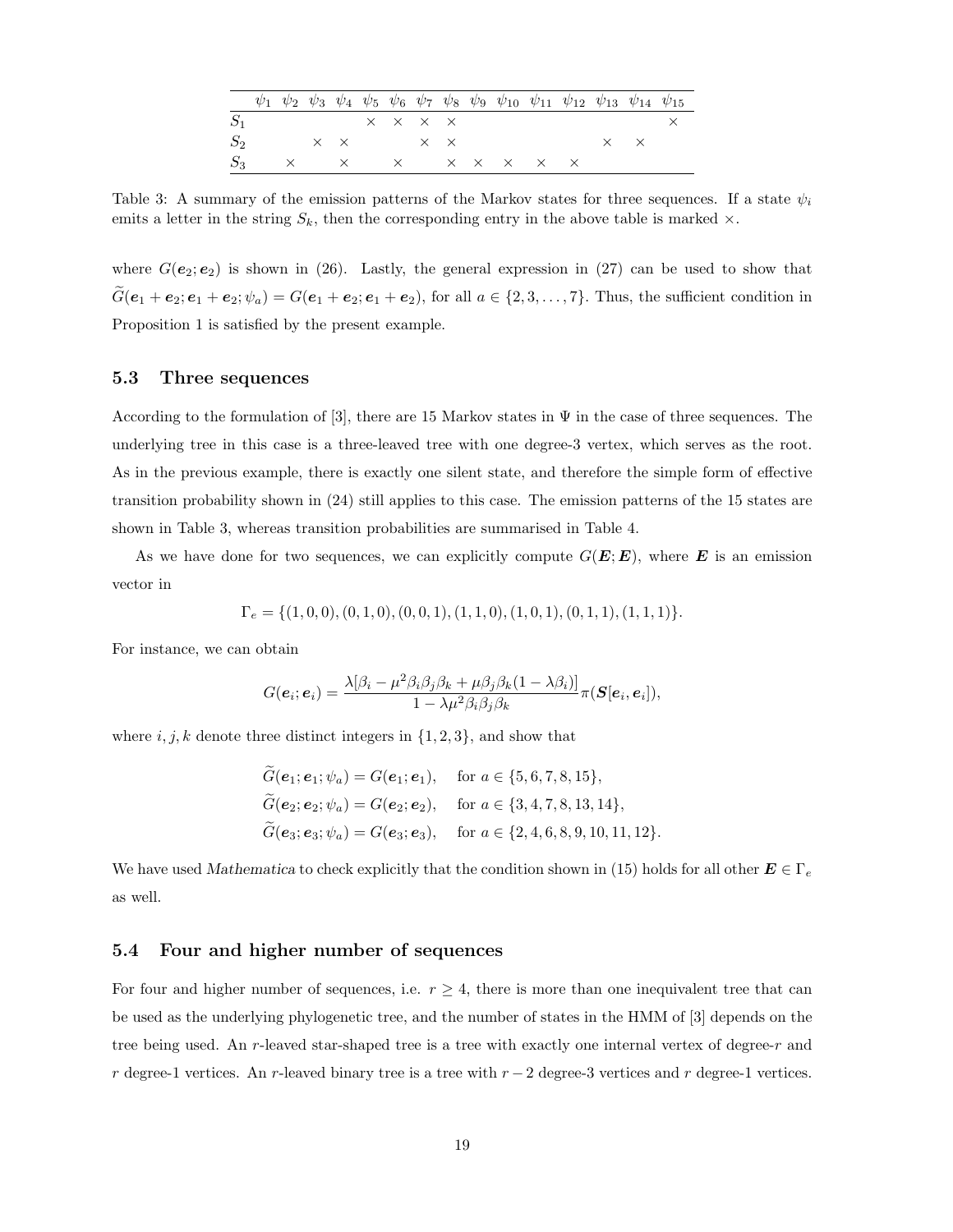|              | $\overline{\mathcal{E}}$<br>$\psi_1$                                                                                 |                                                                                                  |                                                                              | $\psi_2$                                                          |                                                                | $\psi_3$                                                          |                                                                |                                                              | $\psi_4$                                      |                                                          |                                                                   | $\psi_5$                                            |                                                                |  |  |
|--------------|----------------------------------------------------------------------------------------------------------------------|--------------------------------------------------------------------------------------------------|------------------------------------------------------------------------------|-------------------------------------------------------------------|----------------------------------------------------------------|-------------------------------------------------------------------|----------------------------------------------------------------|--------------------------------------------------------------|-----------------------------------------------|----------------------------------------------------------|-------------------------------------------------------------------|-----------------------------------------------------|----------------------------------------------------------------|--|--|
| ${\cal I}$   | $\bar{\gamma} \bar{b}_1 \bar{b}_2 \bar{b}_3$<br>$\gamma \bar{b}_1 \bar{b}_2 \bar{b}_3 \bar{c}_1 \bar{c}_2 \bar{c}_3$ |                                                                                                  | $\gamma \bar{b}_1 \bar{b}_2 \bar{b}_3 \bar{c}_1 \bar{c}_2 c_3$               |                                                                   | $\gamma \bar{b}_1 \bar{b}_2 \bar{b}_3 \bar{c}_1 \bar{c}_3 c_2$ |                                                                   |                                                                | $\gamma \bar{b}_1 \bar{b}_2 \bar{b}_3 \bar{c}_1 c_2 c_3$     |                                               |                                                          | $\gamma \bar{b}_1 \bar{b}_2 \bar{b}_3 \bar{c}_2 \bar{c}_3 c_1$    |                                                     |                                                                |  |  |
| $\psi_1$     | $\bar{\gamma} a_1 a_2 a_3$                                                                                           | $\gamma a_1 a_2 a_3 \bar{c}_1 \bar{c}_2 \bar{c}_3$                                               |                                                                              | $\gamma a_1 a_2 a_3 \bar{c}_1 \bar{c}_2 c_3$                      |                                                                | $\gamma a_1 a_2 a_3 \bar{c}_1 \bar{c}_3 c_2$                      |                                                                | $\gamma a_1 a_2 a_3 \bar{c}_1 c_2 c_3$                       |                                               |                                                          | $\gamma a_1 a_2 a_3 \bar{c}_2 \bar{c}_3 c_1$                      |                                                     |                                                                |  |  |
| $\psi_2$     | $\bar\gamma a_1 a_2 \bar b_3$                                                                                        | $\gamma a_1 a_2 \bar{b}_3 \bar{c}_1 \bar{c}_2 \bar{c}_3$                                         |                                                                              | $\gamma a_1 a_2 \bar{b}_3 \bar{c}_1 \bar{c}_2 c_3$                |                                                                | $\gamma a_1 a_2 \bar{b}_3 \bar{c}_1 \bar{c}_3 c_2$                |                                                                | $\gamma a_1 a_2 \overline{b}_3 \overline{c}_1 c_2 c_3$       |                                               |                                                          | $\gamma a_1 a_2 \overline{b}_3 \overline{c}_2 \overline{c}_3 c_1$ |                                                     |                                                                |  |  |
| $\psi_3$     | $\bar\gamma a_1 a_3 \bar b_2$                                                                                        |                                                                                                  | $\gamma a_1 a_3 \overline{b}_2 \overline{c}_1 \overline{c}_2 \overline{c}_3$ | $\gamma a_1 a_3 \overline{b}_2 \overline{c}_1 \overline{c}_2 c_3$ |                                                                | $\gamma a_1 a_3 \overline{b}_2 \overline{c}_1 \overline{c}_3 c_2$ |                                                                | $\gamma a_1 a_3 \overline{b}_2 \overline{c}_1 c_2 c_3$       |                                               |                                                          | $\gamma a_1 a_3 \overline{b}_2 \overline{c}_2 \overline{c}_3 c_1$ |                                                     |                                                                |  |  |
| $\psi_4$     | $\bar{\gamma}a_1\bar{b}_2\bar{b}_3$                                                                                  |                                                                                                  | $\gamma a_1\bar{b}_2\bar{b}_3\bar{c}_1\bar{c}_2\bar{c}_3$                    | $\gamma a_1\bar{b}_2\bar{b}_3\bar{c}_1\bar{c}_2c_3$               |                                                                | $\gamma a_1\bar{b}_2\bar{b}_3\bar{c}_1\bar{c}_3c_2$               |                                                                | $\gamma a_1\overline{b}_2\overline{b}_3\overline{c}_1c_2c_3$ |                                               |                                                          | $\gamma a_1\bar{b}_2\bar{b}_3\bar{c}_2\bar{c}_3c_1$               |                                                     |                                                                |  |  |
| $\psi_5$     | $\bar\gamma a_2 a_3 \bar b_1$                                                                                        |                                                                                                  | $\gamma a_2 a_3 \bar{b}_1 \bar{c}_1 \bar{c}_2 \bar{c}_3$                     |                                                                   | $\gamma a_2 a_3 \bar{b}_1 \bar{c}_1 \bar{c}_2 c_3$             | $\gamma a_2 a_3\bar{b}_1\bar{c}_1\bar{c}_3c_2$                    |                                                                | $\gamma a_2 a_3 \overline{b}_1 \overline{c}_1 c_2 c_3$       |                                               |                                                          | $\gamma a_2 a_3\bar{b}_1\bar{c}_2\bar{c}_3c_1$                    |                                                     |                                                                |  |  |
| $\psi_6$     | $\bar\gamma a_2\bar b_1\bar b_3$                                                                                     |                                                                                                  | $\gamma a_2\bar{b}_1\bar{b}_3\bar{c}_1\bar{c}_2\bar{c}_3$                    |                                                                   | $\gamma a_2\bar{b}_1\bar{b}_3\bar{c}_1\bar{c}_2c_3$            | $\gamma a_2\bar{b}_1\bar{b}_3\bar{c}_1\bar{c}_3c_2$               |                                                                |                                                              | $\gamma a_2\bar{b}_1\bar{b}_3\bar{c}_1c_2c_3$ |                                                          |                                                                   | $\gamma a_2\bar{b}_1\bar{b}_3\bar{c}_2\bar{c}_3c_1$ |                                                                |  |  |
| $\psi_7$     | $\bar{\gamma}a_3\bar{b}_1\bar{b}_2$                                                                                  |                                                                                                  | $\gamma a_3\bar{b}_1\bar{b}_2\bar{c}_1\bar{c}_2\bar{c}_3$                    |                                                                   | $\gamma a_3\bar{b}_1\bar{b}_2\bar{c}_1\bar{c}_2c_3$            |                                                                   | $\gamma a_3\bar{b}_1\bar{b}_2\bar{c}_1\bar{c}_3c_2$            |                                                              |                                               | $\gamma a_3\bar{b}_1\bar{b}_2\bar{c}_1c_2c_3$            |                                                                   |                                                     | $\gamma a_3\bar{b}_1\bar{b}_2\bar{c}_2\bar{c}_3c_1$            |  |  |
| $\psi_8$     | $\bar{\gamma} \bar{b}_1 \bar{b}_2 \bar{b}_3$                                                                         |                                                                                                  | $\gamma \bar{b}_1 \bar{b}_2 \bar{b}_3 \bar{c}_1 \bar{c}_2 \bar{c}_3$         |                                                                   | $\gamma \bar{b}_1 \bar{b}_2 \bar{b}_3 \bar{c}_1 \bar{c}_2 c_3$ | $\gamma \bar{b}_1 \bar{b}_2 \bar{b}_3 \bar{c}_1 \bar{c}_3 c_2$    |                                                                |                                                              |                                               | $\gamma \bar{b}_1 \bar{b}_2 \bar{b}_3 \bar{c}_1 c_2 c_3$ |                                                                   |                                                     | $\gamma \bar{b}_1 \bar{b}_2 \bar{b}_3 \bar{c}_2 \bar{c}_3 c_1$ |  |  |
| $\psi_9$     | $\bar\gamma a_1 a_2 \bar b_3$                                                                                        |                                                                                                  | $\gamma a_1 a_2 \overline{b}_3 \overline{c}_1 \overline{c}_2 \overline{c}_3$ |                                                                   | $\gamma a_1 a_2 \bar{b}_3 \bar{c}_1 \bar{c}_2 c_3$             |                                                                   |                                                                | $\gamma a_1 a_2 \bar{b}_3 \bar{c}_1 \bar{c}_3 c_2$           |                                               | $\gamma a_1 a_2 \overline{b}_3 \overline{c}_1 c_2 c_3$   |                                                                   | $\gamma a_1 a_2 \bar{b}_3 \bar{c}_2 \bar{c}_3 c_1$  |                                                                |  |  |
| $\psi_{10}$  | $\bar\gamma a_1\bar b_2\bar b_3$                                                                                     |                                                                                                  | $\gamma a_1 \bar{b}_2 \bar{b}_3 \bar{c}_1 \bar{c}_2 \bar{c}_3$               |                                                                   | $\gamma a_1\bar{b}_2\bar{b}_3\bar{c}_1\bar{c}_2c_3$            | $\gamma a_1\bar{b}_2\bar{b}_3\bar{c}_1\bar{c}_3c_2$               |                                                                |                                                              | $\gamma a_1\bar{b}_2\bar{b}_3\bar{c}_1c_2c_3$ |                                                          |                                                                   | $\gamma a_1\bar{b}_2\bar{b}_3\bar{c}_2\bar{c}_3c_1$ |                                                                |  |  |
| $\psi_{11}$  | $\bar\gamma a_2\bar b_1\bar b_3$                                                                                     |                                                                                                  | $\gamma a_2\bar{b}_1\bar{b}_3\bar{c}_1\bar{c}_2\bar{c}_3$                    | $\gamma a_2\bar{b}_1\bar{b}_3\bar{c}_1\bar{c}_2c_3$               |                                                                |                                                                   | $\gamma a_2\bar{b}_1\bar{b}_3\bar{c}_1\bar{c}_3c_2$            |                                                              |                                               | $\gamma a_2\bar{b}_1\bar{b}_3\bar{c}_1c_2c_3$            |                                                                   |                                                     | $\gamma a_2\bar{b}_1\bar{b}_3\bar{c}_2\bar{c}_3c_1$            |  |  |
| $\psi_{12}$  | $\bar{\gamma} \bar{b}_1 \bar{b}_2 \bar{b}_3$                                                                         |                                                                                                  | $\gamma \bar{b}_1 \bar{b}_2 \bar{b}_3 \bar{c}_1 \bar{c}_2 \bar{c}_3$         | $\gamma \bar{b}_1 \bar{b}_2 \bar{b}_3 \bar{c}_1 \bar{c}_2 c_3$    |                                                                |                                                                   | $\gamma \bar{b}_1 \bar{b}_2 \bar{b}_3 \bar{c}_1 \bar{c}_3 c_2$ |                                                              |                                               | $\gamma \bar{b}_1 \bar{b}_2 \bar{b}_3 \bar{c}_1 c_2 c_3$ |                                                                   |                                                     | $\gamma \bar{b}_1 \bar{b}_2 \bar{b}_3 \bar{c}_2 \bar{c}_3 c_1$ |  |  |
| $\psi_{13}$  | $\bar{\gamma}a_1\bar{b}_2$                                                                                           |                                                                                                  | $\gamma a_1\bar{b}_2\bar{c}_1\bar{c}_2\bar{c}_3$                             | $\gamma a_1\bar{b}_2\bar{c}_1\bar{c}_2c_3$                        |                                                                | $\gamma a_1\bar{b}_2\bar{c}_1\bar{c}_3c_2$                        |                                                                |                                                              | $\gamma a_1\bar{b}_2\bar{c}_1c_2c_3$          |                                                          |                                                                   | $\gamma a_1\bar{b}_2\bar{c}_2\bar{c}_3c_1$          |                                                                |  |  |
| $\psi_{14}$  |                                                                                                                      | $\bar{\gamma} \bar{b}_1 \bar{b}_2$<br>$\gamma \bar{b}_1 \bar{b}_2 \bar{c}_1 \bar{c}_2 \bar{c}_3$ |                                                                              | $\gamma \bar{b}_1 \bar{b}_2 \bar{c}_1 \bar{c}_2 c_3$              |                                                                |                                                                   | $\gamma \bar{b}_1 \bar{b}_2 \bar{c}_1 \bar{c}_3 c_2$           |                                                              |                                               | $\gamma \bar{b}_1 \bar{b}_2 \bar{c}_1 c_2 c_3$           |                                                                   |                                                     | $\gamma \bar{b}_1 \bar{b}_2 \bar{c}_2 \bar{c}_3 c_1$           |  |  |
|              | $\bar{\gamma} \bar{b}_1$<br>$\psi_{15}$                                                                              |                                                                                                  | $\gamma \bar{b}_1 \bar{c}_1 \bar{c}_2 \bar{c}_3$                             |                                                                   | $\gamma \bar{b}_1 \bar{c}_1 \bar{c}_2 c_3$                     |                                                                   | $\gamma \bar{b}_1 \bar{c}_1 \bar{c}_3 c_2$                     |                                                              | $\gamma \bar{b}_1 \bar{c}_1 c_2 c_3$          |                                                          |                                                                   | $\gamma \bar{b}_1 \bar{c}_2 \bar{c}_3 c_1$          |                                                                |  |  |
|              |                                                                                                                      |                                                                                                  |                                                                              |                                                                   |                                                                |                                                                   |                                                                |                                                              |                                               |                                                          |                                                                   |                                                     |                                                                |  |  |
|              | $\psi_6$                                                                                                             |                                                                                                  | $\psi_7$                                                                     |                                                                   | $\psi_8$                                                       |                                                                   | $\psi_9$                                                       | $\psi_{10}$                                                  | $\psi_{11}$                                   | $\psi_{12}$                                              | $\psi_{13}$                                                       | $\psi_{14}$                                         | $\psi_{15}$                                                    |  |  |
| $\mathcal I$ | $\gamma \bar{b}_1 \bar{b}_2 \bar{b}_3 \bar{c}_2 c_1 c_3$                                                             |                                                                                                  | $\gamma \bar{b}_1 \bar{b}_2 \bar{b}_3 \bar{c}_3 c_1 c_2$                     |                                                                   | $\gamma \bar{b}_1 \bar{b}_2 \bar{b}_3 c_1 c_2 c_3$             |                                                                   | $\boldsymbol{0}$                                               | $\boldsymbol{0}$                                             | $\boldsymbol{0}$                              | $b_3$                                                    | $\boldsymbol{0}$                                                  | $\bar{b}_3b_2$                                      | $\bar{b}_2\bar{b}_3b_1$                                        |  |  |
| $\psi_1$     | $\gamma a_1 a_2 a_3 \bar{c}_2 c_1 c_3$                                                                               |                                                                                                  | $\gamma a_1 a_2 a_3 \bar{c}_3 c_1 c_2$                                       |                                                                   | $\gamma a_1 a_2 a_3 c_1 c_2 c_3$                               |                                                                   | $\bar{a}_3$                                                    | $\boldsymbol{0}$                                             | $\boldsymbol{0}$                              | $\boldsymbol{0}$                                         | $a_3\bar{a}_2$                                                    | $\boldsymbol{0}$                                    | $a_2a_3\bar{a}_1$                                              |  |  |
| $\psi_2$     | $\gamma a_1 a_2 \overline{b}_3 \overline{c}_2 c_1 c_3$                                                               |                                                                                                  | $\gamma a_1 a_2 \overline{b}_3 \overline{c}_3 c_1 c_2$                       |                                                                   | $\gamma a_1 a_2 \overline{b}_3 c_1 c_2 c_3$                    |                                                                   | $b_3$                                                          | $\boldsymbol{0}$                                             | $\overline{0}$                                | $\overline{0}$                                           | $\bar{a}_2\bar{b}_3$                                              | $\overline{0}$                                      | $a_2\bar{a}_1\bar{b}_3$                                        |  |  |
| $\psi_3$     | $\gamma a_1 a_3 \overline{b}_2 \overline{c}_2 c_1 c_3$                                                               |                                                                                                  | $\gamma a_1 a_3 \overline{b}_2 \overline{c}_3 c_1 c_2$                       | $\gamma a_1 a_3 \overline{b}_2 c_1 c_2 c_3$                       |                                                                |                                                                   | $\boldsymbol{0}$                                               | $\bar{a}_3$                                                  | $\overline{0}$                                | $\overline{0}$                                           | $a_3b_2$                                                          | $\overline{0}$                                      | $a_3\bar{a}_1\bar{b}_2$                                        |  |  |
| $\psi_4$     | $\gamma a_1\bar{b}_2\bar{b}_3\bar{c}_2c_1c_3$                                                                        |                                                                                                  | $\gamma a_1\bar{b}_2\bar{b}_3\bar{c}_3c_1c_2$                                |                                                                   | $\gamma a_1\bar{b}_2\bar{b}_3c_1c_2c_3$                        |                                                                   | $\boldsymbol{0}$                                               | $b_3$                                                        | $\overline{0}$                                | $\boldsymbol{0}$                                         | $\bar{b}_3b_2$                                                    | $\overline{0}$                                      | $\bar{a}_1\bar{b}_2\bar{b}_3$                                  |  |  |
| $\psi_5$     | $\gamma a_2 a_3 \overline{b}_1 \overline{c}_2 c_1 c_3$                                                               |                                                                                                  | $\gamma a_2 a_3 \overline{b}_1 \overline{c}_3 c_1 c_2$                       |                                                                   | $\gamma a_2 a_3 \overline{b}_1 c_1 c_2 c_3$                    |                                                                   | $\overline{0}$                                                 | $\boldsymbol{0}$                                             | $\bar{a}_3$                                   | $\boldsymbol{0}$                                         | $\boldsymbol{0}$                                                  | $a_3\bar{a}_2$                                      | $a_2a_3b_1$                                                    |  |  |
| $\psi_6$     | $\gamma a_2\bar{b}_1\bar{b}_3\bar{c}_2c_1c_3$                                                                        |                                                                                                  | $\gamma a_2\overline{b}_1\overline{b}_3\overline{c}_3c_1c_2$                 |                                                                   | $\gamma a_2\bar{b}_1\bar{b}_3c_1c_2c_3$                        |                                                                   | 0                                                              | $\boldsymbol{0}$                                             | $b_3$                                         | $\boldsymbol{0}$                                         | $\overline{0}$                                                    | $\bar{a}_2\bar{b}_3$                                | $a_2\bar{b}_3b_1$                                              |  |  |
| $\psi_7$     | $\gamma a_3\bar{b}_1\bar{b}_2\bar{c}_2c_1c_3$                                                                        |                                                                                                  | $\gamma a_3\bar{b}_1\bar{b}_2\bar{c}_3c_1c_2$                                |                                                                   | $\gamma a_3\overline{b}_1\overline{b}_2c_1c_2c_3$              |                                                                   | $\boldsymbol{0}$                                               | $\overline{0}$                                               | $\boldsymbol{0}$                              | $\bar{a}_3$                                              | $\boldsymbol{0}$                                                  | $a_3b_2$                                            | $a_3\overline{b}_2b_1$                                         |  |  |
| $\psi_8$     | $\gamma \bar{b}_1 \bar{b}_2 \bar{b}_3 \bar{c}_2 c_1 c_3$                                                             |                                                                                                  | $\gamma \bar{b}_1 \bar{b}_2 \bar{b}_3 \bar{c}_3 c_1 c_2$                     |                                                                   | $\gamma \bar{b}_1 \bar{b}_2 \bar{b}_3 c_1 c_2 c_3$             |                                                                   | $\boldsymbol{0}$                                               | $\boldsymbol{0}$                                             | $\boldsymbol{0}$                              | $b_3$                                                    | $\overline{0}$                                                    | $\bar{b}_3b_2$                                      | $\bar{b}_2\bar{b}_3b_1$                                        |  |  |
| $\psi_9$     | $\gamma a_1 a_2 \overline{b}_3 \overline{c}_2 c_1 c_3$                                                               |                                                                                                  | $\gamma a_1 a_2 \overline{b}_3 \overline{c}_3 c_1 c_2$                       |                                                                   | $\gamma a_1 a_2 \overline{b}_3 c_1 c_2 c_3$                    |                                                                   | $b_3$                                                          | $\boldsymbol{0}$                                             | $\overline{0}$                                | $\boldsymbol{0}$                                         | $\bar{a}_2\bar{b}_3$                                              | $\boldsymbol{0}$                                    | $a_2\bar{a}_1\bar{b}_3$                                        |  |  |
| $\psi_{10}$  | $\gamma a_1\bar{b}_2\bar{b}_3\bar{c}_2c_1c_3$                                                                        |                                                                                                  | $\gamma a_1\bar{b}_2\bar{b}_3\bar{c}_3c_1c_2$                                |                                                                   | $\gamma a_1\overline{b}_2\overline{b}_3c_1c_2c_3$              |                                                                   | 0                                                              | $b_3$                                                        | $\boldsymbol{0}$                              | $\boldsymbol{0}$                                         | $\bar{b}_3b_2$                                                    | $\boldsymbol{0}$                                    | $\bar{a}_1\bar{b}_2\bar{b}_3$                                  |  |  |
| $\psi_{11}$  | $\gamma a_2\bar{b}_1\bar{b}_3\bar{c}_2c_1c_3$                                                                        |                                                                                                  | $\gamma a_2\bar{b}_1\bar{b}_3\bar{c}_3c_1c_2$                                |                                                                   | $\gamma a_2\bar{b}_1\bar{b}_3c_1c_2c_3$                        |                                                                   | 0                                                              | $\boldsymbol{0}$                                             | $b_3$                                         | $\overline{0}$                                           | $\overline{0}$                                                    | $\bar{a}_2\bar{b}_3$                                | $a_2\bar{b}_3b_1$                                              |  |  |
| $\psi_{12}$  | $\gamma \bar{b}_1 \bar{b}_2 \bar{b}_3 \bar{c}_2 c_1 c_3$                                                             |                                                                                                  | $\gamma \bar{b}_1 \bar{b}_2 \bar{b}_3 \bar{c}_3 c_1 c_2$                     |                                                                   | $\gamma \bar{b}_1 \bar{b}_2 \bar{b}_3 c_1 c_2 c_3$             |                                                                   | $\boldsymbol{0}$                                               | 0                                                            | $\boldsymbol{0}$                              | $b_3$                                                    | $\overline{0}$                                                    | $\bar{b}_3b_2$                                      | $\bar{b}_2\bar{b}_3b_1$                                        |  |  |
| $\psi_{13}$  | $\gamma a_1\bar{b}_2\bar{c}_2c_1c_3$                                                                                 |                                                                                                  | $\gamma a_1\bar{b}_2\bar{c}_3c_1c_2$                                         |                                                                   | $\gamma a_1\bar{b}_2c_1c_2c_3$                                 |                                                                   | $\boldsymbol{0}$                                               | $\boldsymbol{0}$                                             | $\overline{0}$                                | $\boldsymbol{0}$                                         | $b_2$                                                             | $\boldsymbol{0}$                                    | $\bar{a}_1\bar{b}_2$                                           |  |  |
| $\psi_{14}$  | $\gamma \bar{b}_1 \bar{b}_2 \bar{c}_2 c_1 c_3$                                                                       |                                                                                                  | $\gamma \bar{b}_1 \bar{b}_2 \bar{c}_3 c_1 c_2$                               |                                                                   | $\gamma \bar{b}_1 \bar{b}_2 c_1 c_2 c_3$                       |                                                                   | $\overline{0}$                                                 | $\boldsymbol{0}$                                             | $\overline{0}$                                | $\overline{0}$                                           | $\boldsymbol{0}$                                                  | b <sub>2</sub>                                      | $\bar{b}_2b_1$                                                 |  |  |
| $\psi_{15}$  | $\gamma\bar{b}_1\bar{c}_2c_1c_3$                                                                                     |                                                                                                  | $\gamma \bar{b}_1 \bar{c}_3 c_1 c_2$                                         |                                                                   | $\gamma \bar{b}_1 c_1 c_2 c_3$                                 |                                                                   | 0                                                              | $\overline{0}$                                               | $\overline{0}$                                | $\boldsymbol{0}$                                         | $\overline{0}$                                                    | $\boldsymbol{0}$                                    | $b_1$                                                          |  |  |

Table 4: A summary of transition probabilities in the hidden Markov model for three sequences. The probability  $p(\eta, \zeta)$  of making a transition from  $\eta$  to  $\zeta$  is shown in the  $(\eta, \zeta)$  entry of the above tables.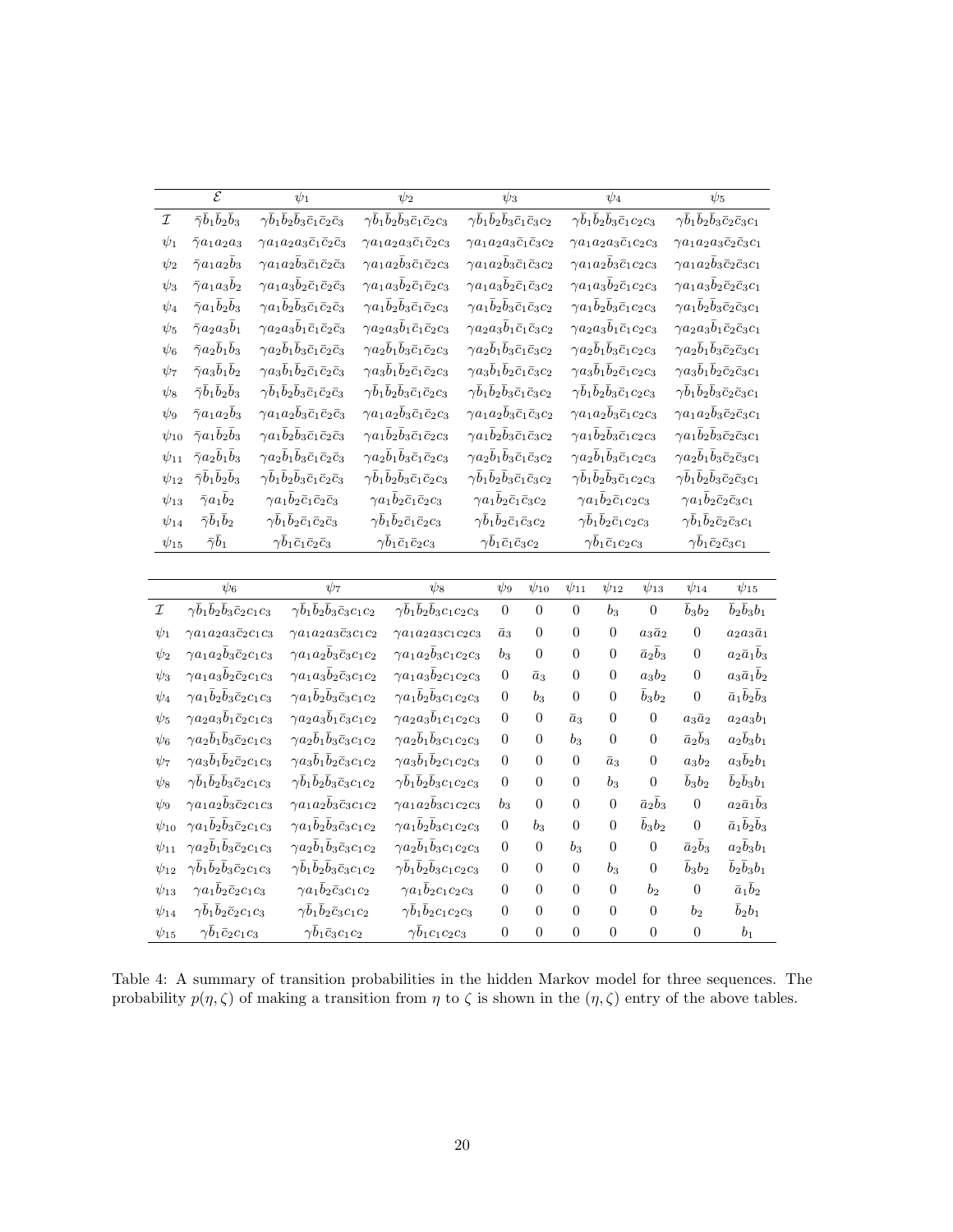Consider the case  $r = 4$ . If a star-shaped tree is used, then there are 31 states in Ψ. Of these, exactly one state is silent and therefore the simple expression in (24) for effective transition probabilities can be used. Hence, if a star-shaped tree is used, it is not difficult to check the sufficient condition of Proposition 1 analytically as we have done in the previous two subsections. If a binary tree is used, however, then there are 45 states in Ψ, of which 3 are silent. In that case, the general form of effective transition probabilities  $C(\psi, \zeta)$  has to be used. As shown in (4), the formula for  $C(\psi, \zeta)$  involves a matrix inversion, and so in general one ends up with a complicated expression for  $C(\psi,\zeta)$  when there is more than one silent state. Hence, in general it is impractical to check the sufficient condition of Proposition 1 analytically if a binary tree is used. It is possible, however, to check the sufficient condition numerically using arbitrary parameter values. In the example of 4 sequences involving a 4-leaved binary tree, we have tried different sets of parameter values and have numerically verified that the sufficient condition holds in each case.

Using our approach, we are not able to prove that the sufficient condition of Proposition 1 holds for arbitrary number of sequences. Nevertheless, as mentioned before, it has been shown in [4] that there exists a reduced recursion for statistical alignment of arbitrary number of sequences on a binary tree. It thus seems likely that the sufficient condition in Proposition 1 also holds for  $r > 4$ .

# 6 Concluding remarks

In this paper, we have constructed a sufficient condition for reducing state-dependent recursions in a certain class of hidden Markov models. If the condition is satisfied, then the dependence of the recursions on Markov states can be eliminated. When an HMM contains several states with the same emission pattern, a corresponding reduced recursion, if it exists, can considerably accelerate the computation of likelihoods, possibly making a computationally intractable problem tractable.

In the case of few sequences, we have explicitly shown that a TKF-based hidden Markov model for statistical alignment satisfies the sufficient condition, but it still remains unclear why it actually does so. It would be interesting to investigate what kind of underlying structure is required for the condition to hold in general. Finding more affirmative examples through which we can gain more intuition would help unravel that puzzle. If testing the condition analytically is too cumbersome or impractical, then one could try to test the condition numerically as we have done in the statistical alignment example with 4 sequences. If the sufficient condition is satisfied numerically, then numerical values of likelihoods can be computed using the reduced recursion shown in Proposition 1.

In our work, we have assumed that every state emits at most one letter per string. Suppose that  $k$  is some non-negative integer and that every string in  $S = (S_1, \ldots, S_r)$  has length divisible by k. If every state in the HMM emits either zero or  $k$  letters per string, then the result obtained in this paper should extend to that case as well; one can rescale all string lengths by dividing by k and regard  $\mathcal{A}^3$  as the new